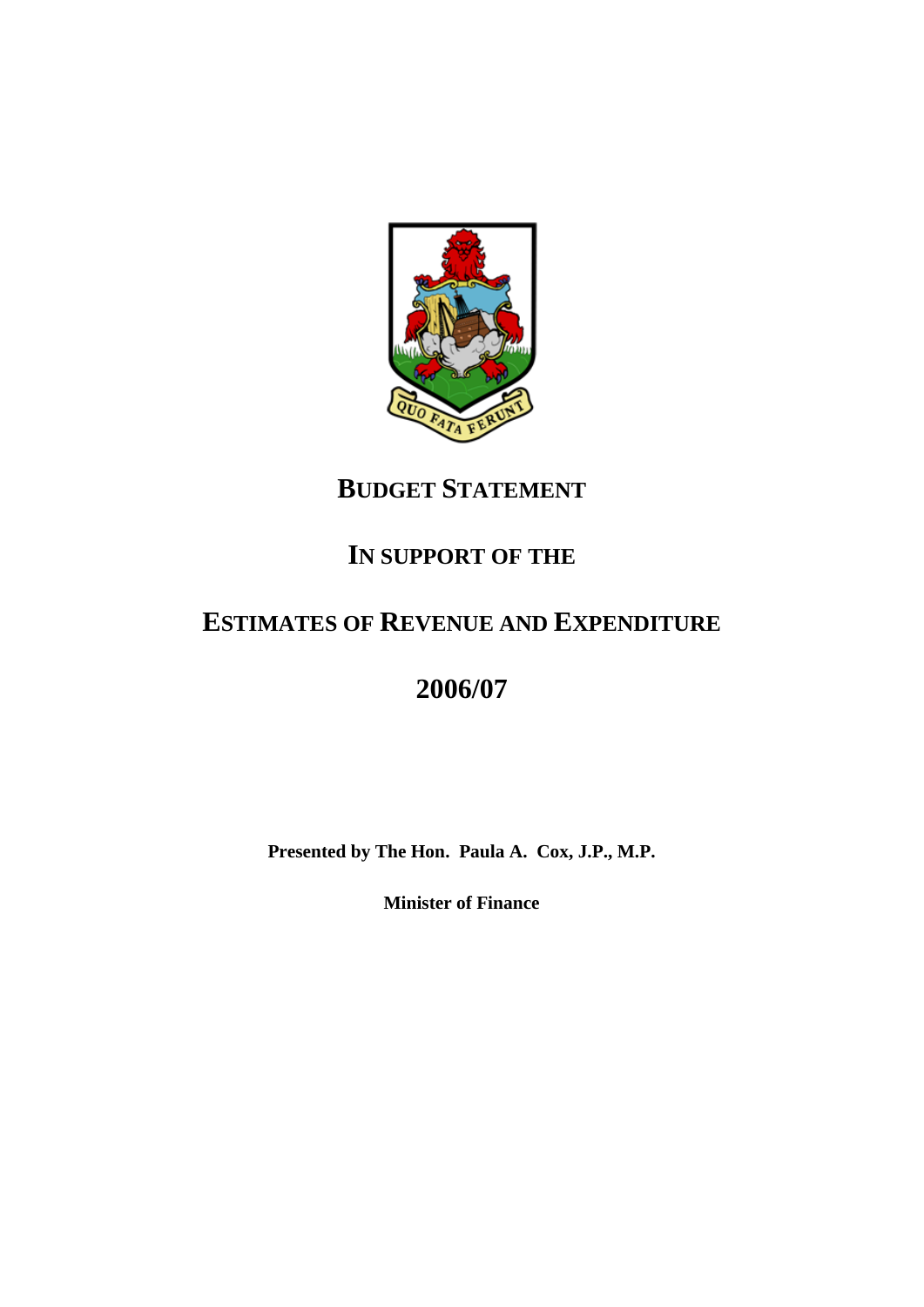To His Honour the Speaker and Members of the Honourable House of Assembly

Mr. Speaker, Our objective is to build a strong economy and a fair society where there is opportunity and security for all. Our goal is to make the economy work for the people of Bermuda – consumers and business alike in a way that operates fairly and that benefits our young people and seniors. The National Budget 2006/07 ushers in a new wave – an 'Age of Empowerment', as we look to a better future.

In every single year between 1998 and 2005, the Progressive Labour Party Government has framed economic and financial policies that have delivered positive GDP growth to the Bermuda economy for the benefit of Bermudians and residents alike. While we do not have final data for 2005, the signals from strategic sectors of the economy indicate a seventh successive year of economic growth in 2005.

The National Budget 2006/07 builds upon the firm economic foundation that has been developed and fortified by successive Progressive Labour Party administrations. It will provide resources for programmes and initiatives that seek the following key objectives:

- 1. Strengthening social cohesion in our community;
- 2. Developing and training our Bermuda's youth;
- 3. Improving the quality of life of our senior citizens;
- 4. Putting good quality homes within the economic reach of more Bermudian families; and
- 5. Stabilising, rejuvenating and encouraging business activity in all economic

sectors.

However budgets are not just about figures; budgets also speak to the needs of the people we serve. That is why the National Budget 2006/07 should be viewed through the prism of a Social Agenda focus.

# **Social Agenda**

Accordingly there has been a significant boost to the budget allocated for building homes for Bermudians. Not only has there been a \$25 million dollar boost in the National Budget 2006/07, but also we will strengthen the financial position of the Bermuda Housing Corporation, otherwise referred to as BHC. Specifically, Government will convert the \$49 million debt that is owed to the Consolidated Fund by BHC into an investment. Given its clean audit, the resulting improvement in BHC's financial strength will enhance its ability to borrow from financial institutions.

In health care Government is seeking to increase access and to lower costs. The existing prescription drug benefit for seniors on the HIP programme will be increased by 15% so that seniors can now receive up to \$1150 of prescription drugs on an annual basis.

Sandys Secondary Middle School, its feeder schools and the community will benefit from the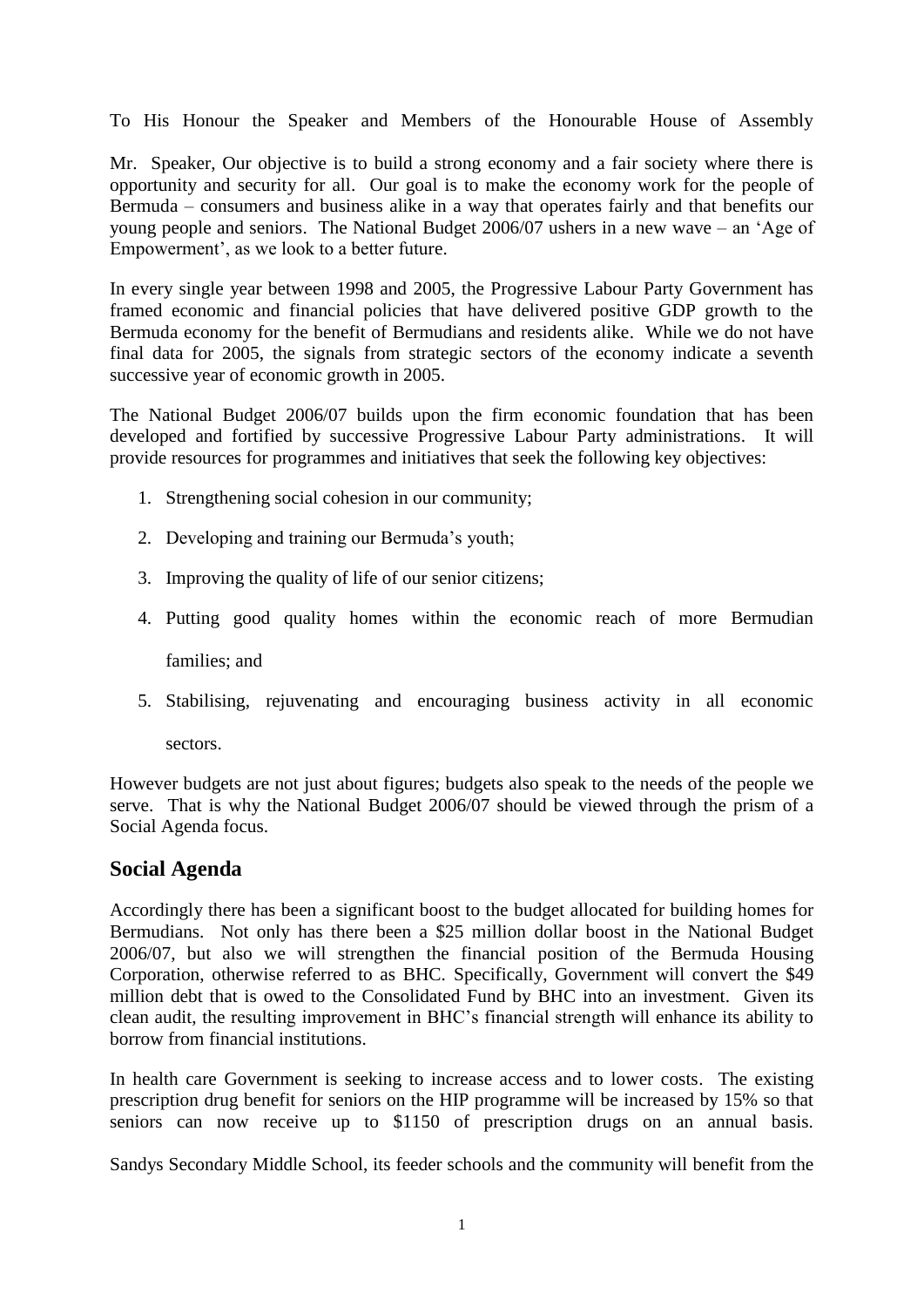\$1 million grant that has been made available in the Ministry of Education and Development 2006/07 Budget. The Sandys Secondary Middle School Community Centre will include a gym, health club and a swimming pool. This grant will contribute to the completion of this community project.

It represents not only value for money but also fosters the social contract  $-$  a community partnership that typifies the Social Agenda focus. Training for Bermudians continues to be an issue that attracts a single-minded focus by the community and is an integral part of Government's multi-pronged strategy to address the needs of our community. Accordingly, funding has been allocated to the National Training Board so that they can increase their outreach.

Further, within the Ministry of Labour, Home Affairs and Public Safety, there is a National Work Force Development Programme that will broaden and deepen the ability of that Ministry to assist able-bodied, suitably qualified Bermudians to fulfill their potential in the labour market.

Government is committed to expanding employment opportunity for all. The intent is to create opportunities so that persons can reach their full potential and participate in Bermuda's flexible and buoyant labour market. To this end, we note the additional monies that have been allocated to the Ministry of Justice and specifically ear-marked within the Department of Public Prosecutions for the training of Bermudians to enhance their career advancement prospects within the Department, including opportunities afforded for overseas placements.

Government has committed to transforming the public transport system. You will note that there will be no increases in fares for bus and ferry passengers we are not raising taxes on the backs of the travelling public. There is the overarching commitment to improve the entire public transportation landscape. Accordingly, Government will introduce a duty-free exemption on the import of GPS equipment for use in the taxi industry. This measure will provide some relief to taxi owners in having the necessary re-fitting done so their taxis are GPS-compliant.

As an additional fillip for the taxi industry Government will also provide for a new limousine category of public service vehicles. This formal limousine category will provide a luxury transportation service to meet the needs of both visitors and locals and is expected to inject even more dynamism in the taxi industry. Interested taxi owners may apply to convert their taxi permit to a limousine permit.

Mr. Speaker, these are the programmes and policies that Government has committed to funding as part of the Social Agenda. The Social Agenda continues as the compass and regulator for the key policy priorities that underscore the Progressive Labour Party Government's philosophy of putting our people first. The evidence of the positive benefits to our people arising from the Social Agenda is there for all to see.

Government demonstrates its continuing commitment to address the needs of the people in the National Budget 2006/07. We have said that Government will continue to be creative and innovative in its pursuit of additional benefits for our seniors and that we will seek to improve their quality of life. Protecting and empowering the most vulnerable sectors of our community continues to be our priority.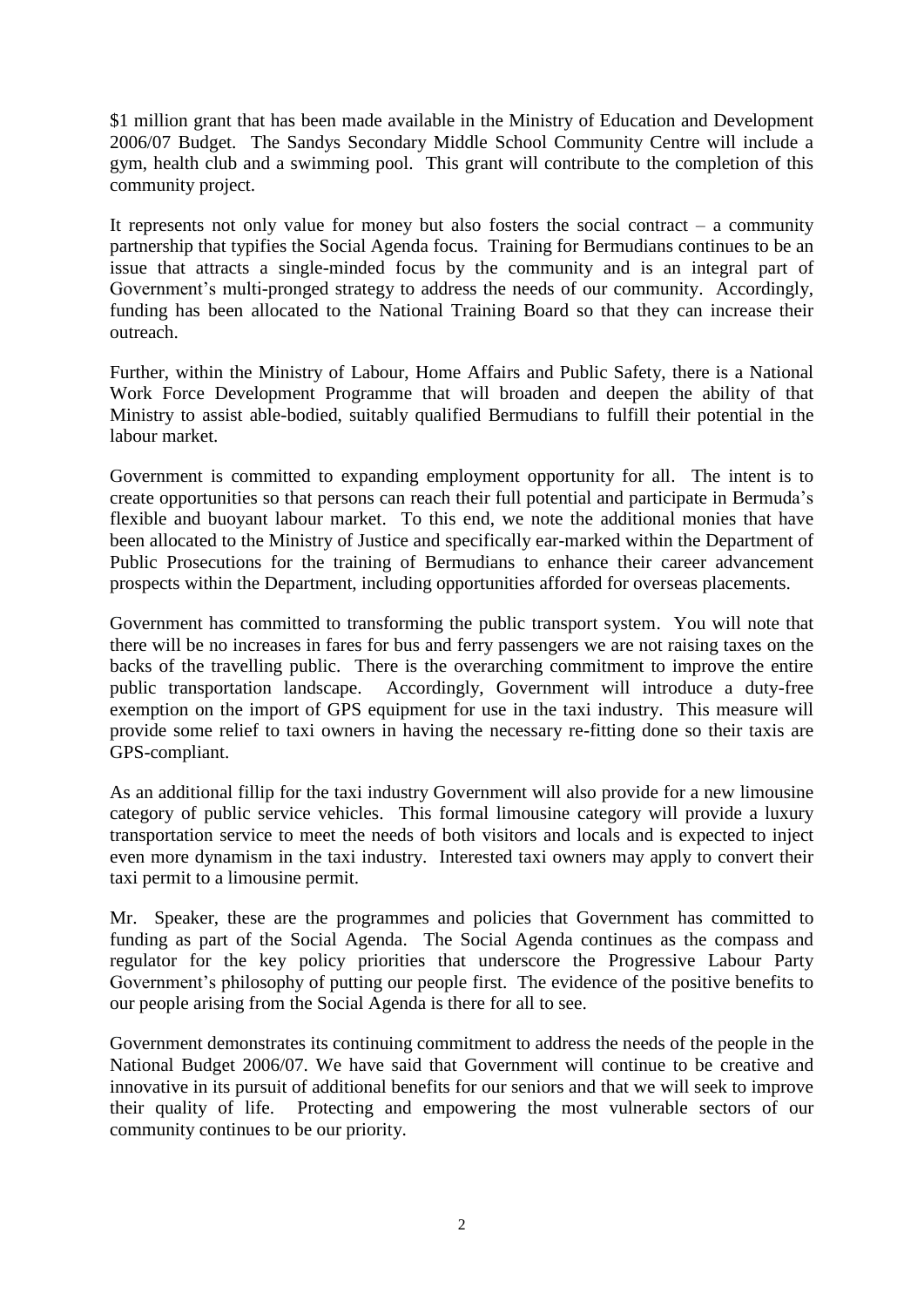In 1998 the maximum monthly pension from the Contributory Pension Fund was \$800 per month. Since taking office in 1998 this Government has instituted five increases over a seven year period thereby raising the maximum pension to \$1,061 per month in 2005.

During the 2006 Budget Session Government will bring forth legislation to increase pensions by a further 4 per cent with effect from August 2006. In 1998, seniors on the HIP plan did not have any insurance cover in the plan for prescription drugs. As a result of Government's progressive social policy, seniors on the HIP plan have had access to a prescription drug benefit since June 2003. The benefit will be enhanced in 2006/07 by introducing a 15 per cent increase in the prescription drug benefit for seniors.

A review conducted by the Department of Social Insurance indicated that the average usage levels were in the region of \$800 per person per year. However, given the widespread use of this additional benefit by our seniors it was considered responsive to increase the level of the benefit.

Also given the flexible terms of the HIP Plan and the increased use of it as an insurance plan of first choice, Government is increasing the monies allocated to HIP from the Mutual Reinsurance Fund. This is being done to promote further equity given the marked increase in enrollment in lieu of private insurance arrangements. The MRF contribution will be increased from \$2 to \$4. This injection of additional funding will help to secure HIP on a firmer financial footing. It will also provide an indirect additional benefit to our seniors who are joining the HIP Plan in increasing numbers and are often in the higher-risk categories.

Also this Government has seized the mettle and has directed that within Government and the wider community that more action is taken to encourage job availability for those who wish to work beyond their pensionable age. The intent is to be flexible in providing additional options as the numbers of persons of pensionable age increase and to institute policies to facilitate jobs being available for those who wish to be able to work longer. There is also a strong policy focus on occupational health. People's ability to work is heavily influenced by their health and Government is working to encourage best practice in health through its own role as a public employer and also by its health-sensitive policies. The recent anti-smoking legislation is just one case in point.

Mr. Speaker, the Social Agenda has been beneficial to our young people. The additional resource devoted to education under successive Progressive Labour Party administrations recognises the vital importance of education to our young people. In an increasingly knowledge-driven global economy, there is a determination to give our young people the opportunity to make a difference and to make the most of their talents.

Education helps to make this a reality. There has been considerable investment, not just in the education infrastructure, but also in seeking to raise standards and to provide an enabling framework for licensing our teachers who are on the front-line in delivering services to our young people. Smaller class sizes in primary schools have allowed for more individualised instruction and the accommodation of different learning styles.

As youth are the future of our country, and as the knowledge economy is increasingly becoming the main way for Bermudians to secure prosperity Government is committed to ensuring that sufficient resources are devoted to educating and training our young people. Educational attainment must continue to be a focus as a means of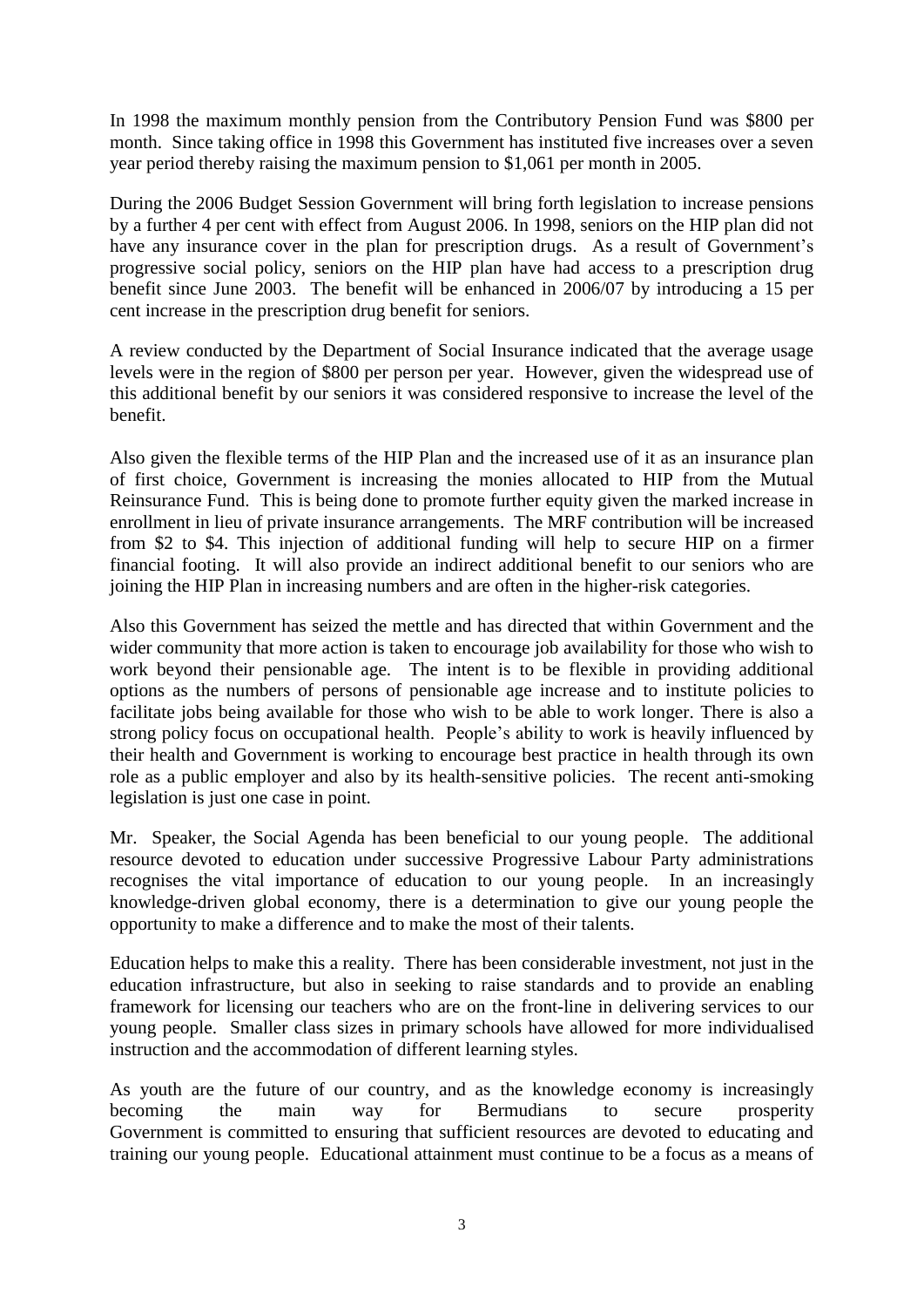assisting those disadvantaged members of society to move progressively up the job ladder.

Therefore the National Budget 2006/07 will provide additional funding support to the National Training Board so that it may expand its complement of professional and support staff. Education and career development plans need to play a major role in increased work force participation and representation at all levels. We look forward to the business community's involvement and active participation in assisting Bermudians to reach their career goals. That truly is good corporate social responsibility.

The National Work Force Development Programme will play a critically important role in maximising the potential of all Bermudians in all sectors and at all levels in the labour force. Clearly the potential is there for a win-win strategy that meets the needs of both the people and employers of Bermuda.

The other priority area where we propose to focus particular attention is in the provision of housing for our people. We recognise the need and intend to address it. Given that there is a quiet desperation both with our young people and others who feel that they cannot afford their own home, or find a rent level that will allow them to save towards home ownership, there is the tangible commitment by Government to increase the available supply of affordable housing.

There will be a continued focus on the provision of affordable housing for Bermudian families. There is an allocation of \$25 million in Government's Capital Expenditure Plan to address a range of housing needs. This includes emergency housing, the re-development of the shelter for homeless persons, and units for rent and for purchase.

Mr. Speaker, when we consider the commercial landscape, we see the continuous ebb and flow of new entrants into the market place and of those who exit the market. There is a wave of excitement about economic empowerment and newly emerging entrepreneurs in our community today. The excitement and anticipation about new start-ups and mergers and acquisitions exist in varying business sectors ranging from light manufacturing to retail to accounting and other financial services. There is also the expansion of existing businesses which gives perspective to some of the closures that have dotted the commercial landscape in recent times.

I am proud of the numbers of persons from a diversity of backgrounds who have come to see me in the Ministry of Finance: some about parking lots, some about new light industry, some about new potential in the fishing industry.

Mr. Speaker, you can almost feel and taste the optimism and hope. These budding entrepreneurs are ready to seize the opportunity. Government is responding by creating an enabling framework so that they may succeed.

The National Budget 2006/07 provides a framework for investment in Bermuda's future. It includes a package of measures to encourage enterprise. It aims to promote enterprise through measures aimed at increasing flexibility by removing barriers to entrepreneurship and developing an enterprise culture. There have already been reforms to the structure of the payroll tax system that have helped small and growing businesses. Given the planned revitalisation of North Street Hamilton, we intend to provide a further raft of measures as incentives to spur further development in this area.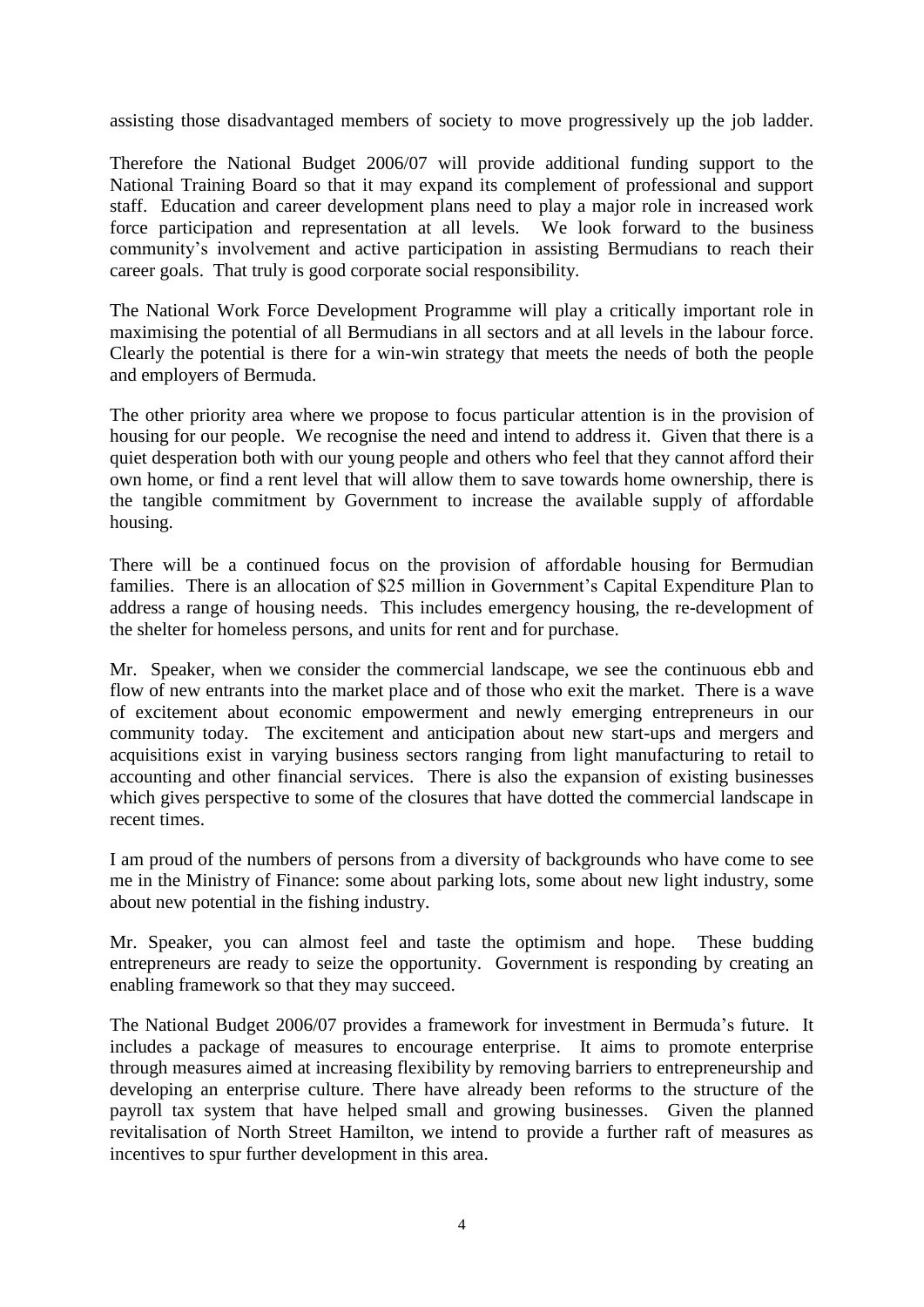The long term decisions that Government has taken – payroll tax restructuring, an expanded duty-free regime for fishermen, farmers and taxi-drivers – all of these initiatives speak to creating a strong platform for economic stability. Economic stability provides the platform for building prosperity, achieving social justice and opportunity for all.

The National Budget for 2006/07 will provide some further incentives to small businesses through adjustments to Customs Duty on specific imported materials. You will note that the aspect of further diversification of the economy is being advanced, not just by the empowerment of the entrepreneurial spirit, but also by Government-backed research into the feasibility of a Bermuda based offshore fishery.

Mr. Speaker, globalisation has thrown up challenging issues. Government will continue to enhance Bermuda's position by a studied commitment and determination to represent Bermuda, both domestically and in international fora. Government will build and manage relations with a broad range of local and international organisations consistent with Bermuda's national interest. We have to ensure that we have a voice and that we have every opportunity to protect and promote Bermuda's national interest. There can be very negative economic, social, political and environmental consequences for those countries that do not represent their own national interests at international gatherings.

Governments have a responsibility to attend to the welfare and well-being of their citizens on all fronts at all times. Never before has this imperative been more clearly defined than in these times. Accordingly, the National Budget for 2006/07 provides resources for the Government of Bermuda to establish a physical presence in London and to strengthen and to diversify its presence in Washington D.C. During the past year, Government has extended its network of contacts in Washington D.C., London, England and Switzerland. These contacts and relationships remain key to Bermuda's long term interests and the work in this area will be raised to a higher level in 2006/07.

Mr. Speaker, we have been disciplined and fair in framing the National Budget for 2006/07. Tax increases have been kept to a minimum in 2006/07 with no increases in major taxes. However, the biennial review of Government Fees has been completed and the new fees will have effect from April 1, 2006. The increases, for the most part, accord with recent changes in the general price level. Vehicle registration and licence fees will be increased by a similar level.

Given the focus on Social Agenda policy imperatives, we note that there will be no rate increases in any of the major taxes such as payroll tax, customs duty, land tax, stamp duties, and passenger taxes. Bus and ferry fares will remain at their current rates and also will not be increased. Government coffers will not benefit off of the backs of the travelling public. This freeze on fare increases for public transport is consistent with Government's keenness to encourage measures that decrease the number of private vehicles on the road. It is also a Social Agenda initiative.

The rate of customs duty payable on non-commercial accompanied goods for returning residents and visitors will be streamlined to a single customs duty rate of 25 per cent to facilitate and to expedite this phase of passenger clearance at the Bermuda International Airport.

Provision has also been made in the National Budget 2006/07 to increase manning levels in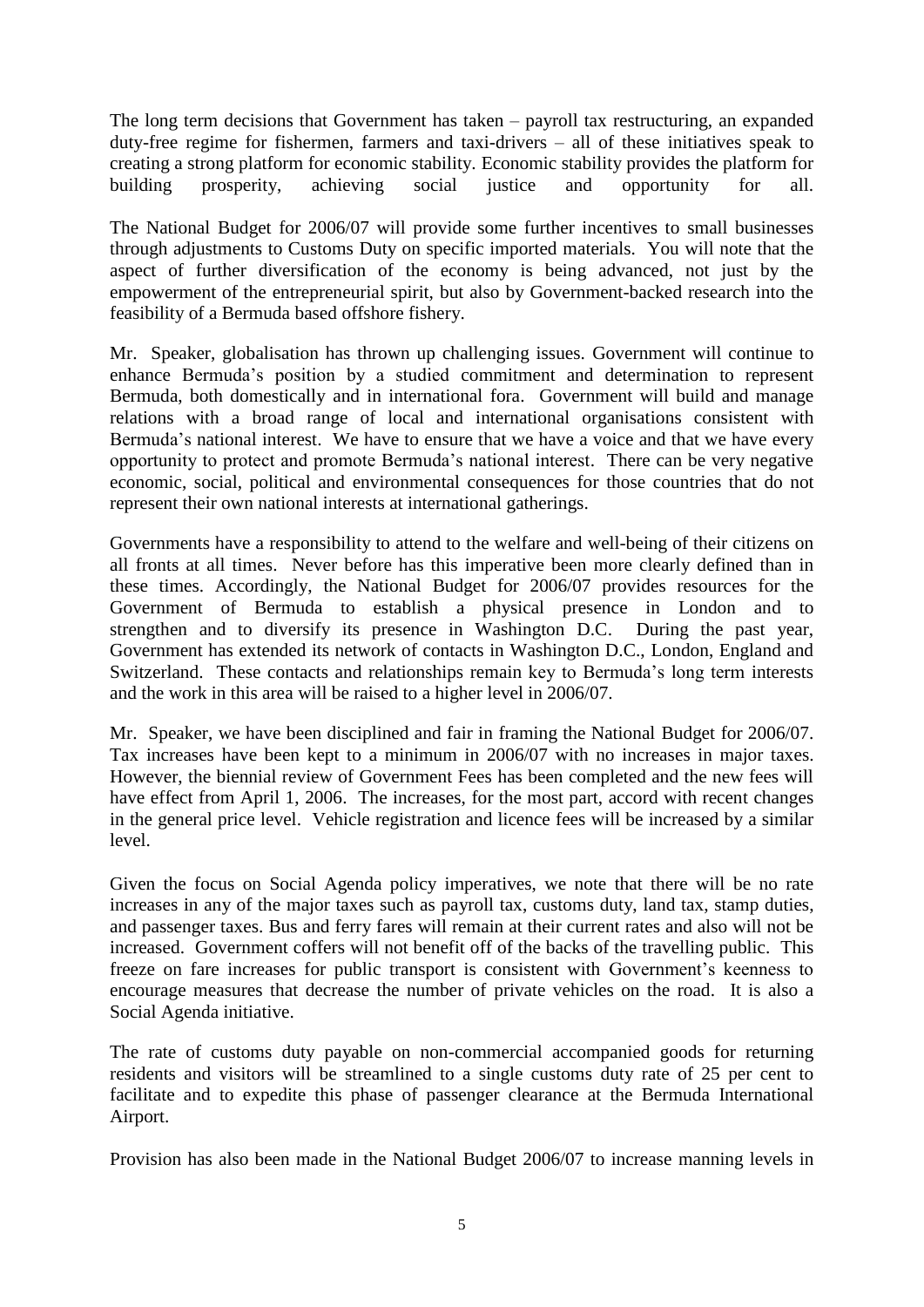the Customs Department significantly, in order to deploy additional personnel at the Bermuda International Airport and at other ports of entry. The higher manning levels are sensitive to the needs of the dedicated staff and should lead to greater operational efficiencies thereby enabling staff to deliver a higher level of service to our user public.

Mr. Speaker, before turning to the revenue and expenditure details of the National Budget for 2006/07, I wish to comment on economic developments in 2005 and provide Government's economic outlook for 2006.

# **Recent Economic Developments and the Outlook for 2006**

Mr. Speaker, 2005 has been a year characterised by natural disasters. It began in the wake of the Indian Ocean tsunamis of December 2004 and continued with a record breaking Atlantic hurricane season, devastating typhoons in the Far East and the horrific earthquake in Kashmir. While the full economic consequences of these events are as yet unknown on a global scale, we know that there has been a mixed impact on Bermuda's economy in the wake of the virulent and extended Atlantic storm season Bermuda's hospitality sector was on track to have a good year in 2005 following a recovery in 2004 where a four per cent increase in real output was recorded.

However storm-related consumer unease combined with uncompetitive air fares from major U.S. gateway cities to Bermuda led to a small but nonetheless disappointing decline in air visitors in 2005. An increase in the number of cruise visitors provided a counter-balance that led to a 7.9 per cent increase in total visitors in 2005.

Bermuda's international insurance and reinsurance sector was also affected by the 2005 Atlantic storm season. The past year was the worst in history for insured catastrophe losses. Bermuda's insurance market was impacted by the losses and the new insurance cycle that unfolded in the wake of Hurricane Katrina. The massive storm caused an estimated \$100 billion of damage to the city of New Orleans and the broader U.S. Gulf Coast. The share of the final cost to Bermuda companies is expected to be in the range of  $$10 - $12$  billion; but these losses will be fairly easily absorbed by the sector's capital base of some \$100 billion.

More significantly, with expectations that renewal rates for property and casualty lines would increase in the range of 50 to 100 per cent in the wake of Hurricane Katrina, a new insurance cycle took shape in the immediate aftermath of the massive storm.

There was a surge of new company formations in the Bermuda market during the fourth quarter of 2005. Around the world Bermuda is recognized as the domicile of choice for insurance business. The Bermuda insurance and reinsurance market has fully developed its mezzanine layer in the last five years and the market's substantial capital base has stimulated the diversification of product lines that extends well beyond excess liability coverage and property catastrophe protection. Newer lines include integrated occurrence coverage, punitive damages, secondary products recall and many others.

The tendency for new insurance capital to form in the Bermuda market is increasingly attracting the attention of the traditional markets such as Lloyd's of London. Very recently, the Financial Times reported that Lloyd's has proposed a radical overhaul of some of its business practices in an effort to cope with intense competition from rival insurance centres such as Bermuda.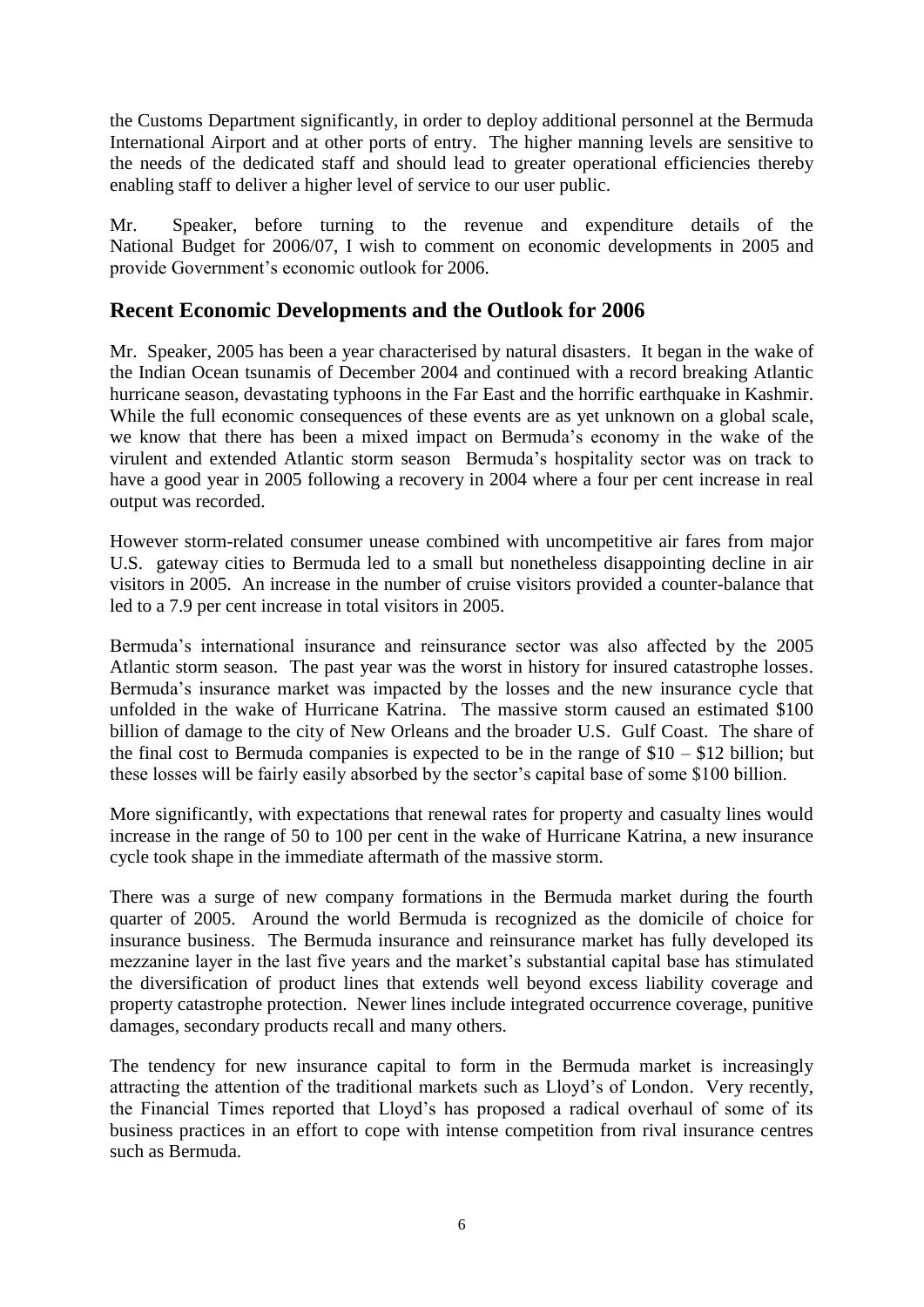Mr. Speaker, you may be aware that two of the largest insurers in the Lloyd's market, Hiscox Plc and Amlin Plc, established bases of operation in Bermuda during the fourth quarter of 2005. This development represents a substantial endorsement of the Bermuda market.

However, it also means that we must be ever mindful of and ready to respond to the challenges that will inevitably arise in those rival insurance centres that see Bermuda's enduring and sophisticated market as a threat. To quote the closing line from an article in The Evening Standard on January 17, 2006: "…there is something about the scale of the Bermuda challenge this time that ought to be noted by anyone with a concern for the long-term health and prosperity of the London insurance market."

The recent developments in the Bermuda insurance market have raised the level of investment in the market to more than \$60 billion. Therefore we must remain vigilant and be positioned to act in our own interests on all fronts. I shall return to the theme of protecting Bermuda's national economic interest in the international arena later in the Budget Statement.

Reviewing the developments in the entire external sector during 2005,

Bermuda's balance of payments appears on track to post a strong surplus on current account again in 2005. The current account surplus for the first nine months of 2005 was \$523 million. The 4-quarter moving total for the current account surplus for the period ending September 30, 2005 was \$620 million.

If the net foreign exchange receipts continue to accumulate at this rate, the current account surplus in 2005 could be at least \$75 million higher than the 2004 surplus of \$546 million.

Revised forecasts of GDP growth in 2005 by the Ministry of Finance indicate overall economic growth in the range of 2.5 to 3.0 per cent.

The rate of consumer price inflation averaged 3.1 per cent in 2005 compared to 3.6 per cent in the previous year. The moderation of the inflation rate in 2005 was good news for persons on fixed incomes and for consumers generally. If wage demands in all sectors of our economy are reasonable in the course of the coming months, this would help to contain cost pressures on local price levels in 2006.

However, overall price stability in 2006 also depends upon the relative stability of oil prices and the value of the U.S. Dollar.

The outlook for the U.S. Dollar in 2006 is not promising. While it held its value in 2005 due to the interest rate increases, which led to demand for the Dollar, the U.S. Dollar is expected to resume its downward trend against other major currencies in 2006. The main factor at work will be an anticipated further deterioration in the U.S. Balance of Payments. The U.S. current account deficits may have increased to about \$750 billion in 2005, and a further increase is projected for 2006. In Europe, the European Central Bank has already raised its key interest rate. With inflationary pressures strengthening, further increases are expected. Under those circumstances, more capital will flow to the Eurozone and less to the United States. As a result, the Euro would strengthen somewhat, and the U.S. Dollar would be weaker.

A similar situation may evolve in Asia. In Japan, economic conditions improved somewhat in 2005, and further strengthening is expected this year. If so, the long period of deflation may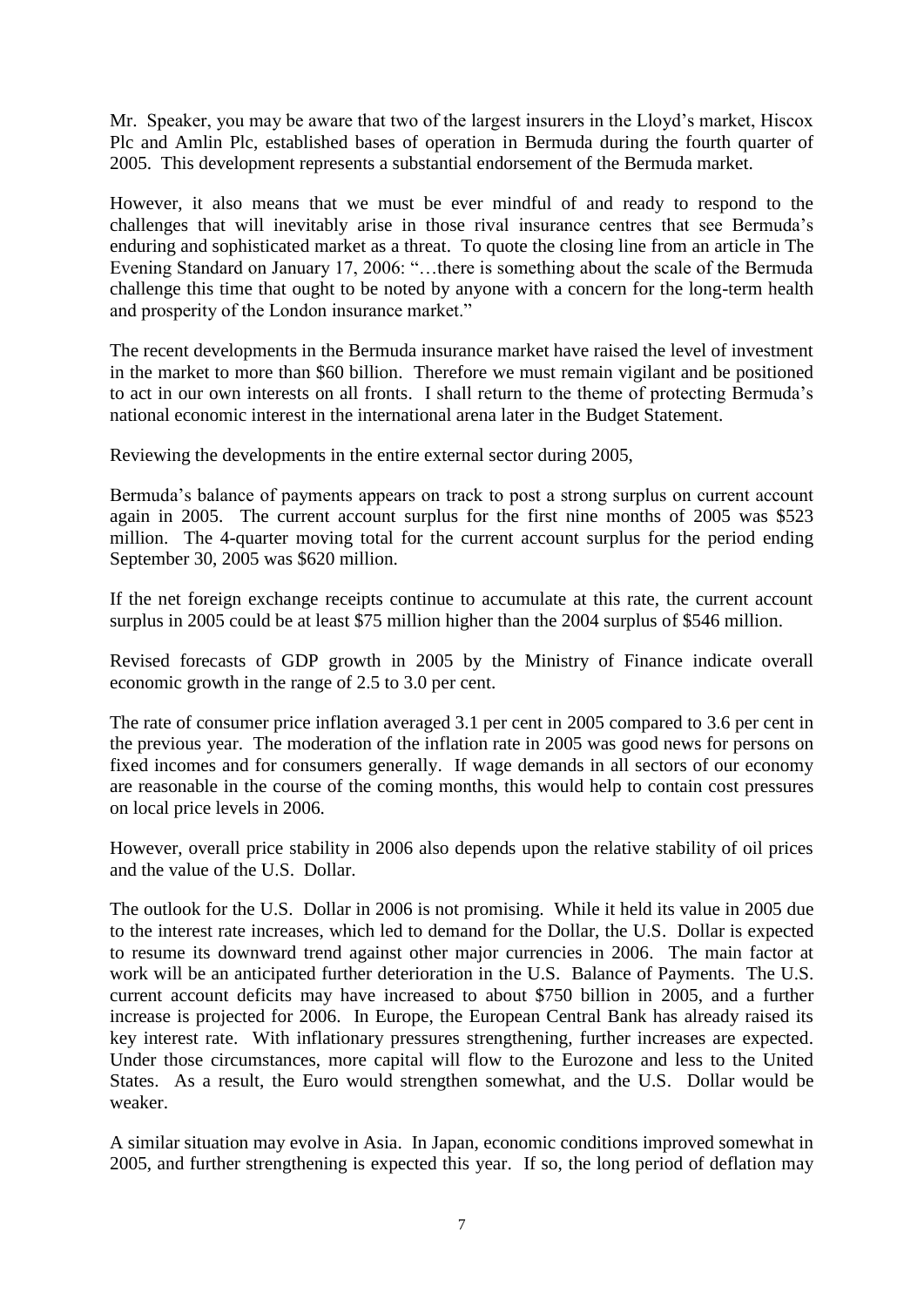be over. However, if the improvements lead to visible upward pressure on the general price level, the Bank of Japan may become less generous in allowing bank credit and the money supply to expand enough to meet the demand for funds. Under those circumstances, Japanese interest rates would rise, and the Yen would strengthen against the U.S. Dollar.

Taking these factors into consideration the Bermuda CPI is likely to track in the range of 2.8 per cent to 3.0 per cent in 2006. Preliminary results from the Annual Employment Survey indicate that the overall employment level increased by 1.2 per cent in 2005 following an increase of 1.8 per cent in 2004. The overall number of jobs in the economy was provisionally placed at 38,815 in 2005, reflecting a net addition of 452 jobs across the entire economy. Bermudians held 27,219 of these jobs or 7 out of every 10 jobs in our economy.

An analysis by sector shows that international business sustained its growth pattern in 2005 with total jobs increasing by 3.3 per cent to 4,207. In recent years, the international business sector has consolidated its position as the second largest provider of jobs in Bermuda's economy.

The construction sector also remained very robust in 2005 with an expansion of 8.5 per cent in total jobs, which pushed employment in the busy sector to 3,503. Hotels posted an increase of 3.3 per cent and restaurants, cafes and bars registered an increase of 4.2 per cent year-overyear.

There was relatively strong growth in the business services and financial services sector, including the real estate sector with employment levels increasing in the range of 4.1 per cent to 4.5 per cent.

The public sector posted a decline in employment levels of 1.0 per cent in 2005 while the jobs in the transport and communications sector fell by 4.2 per cent.

However it was the retail sector that recorded the largest decline as it shed some 220 jobs – down by 6.3 per cent – in the wake of the Trimingham's closure.

In contrast to the decline in employment levels in the retail sector, gross turnover in the retail sector was very strong in 2005. The sector posted strong volume gains in 8 out 11 months to November 2005. Gross turnover for the year is projected at \$637 million reflecting an increase of about 7 per cent year-over year.

After adjusting for inflation in 2005, the volume increase in gross turnover is estimated at 4.5 per cent, one of the strongest performances in recent years.

Mr. Speaker, I would like to add a footnote to the discussion of changes in employment levels, particularly for the benefit of Opposition Members who have used certain changes in the employment data for Bermudians to proffer weak arguments about failed economic policy. The 2005 Economic Review will show a further decline in the number of jobs held by Bermudians. It is important for observers to understand the underlying demographic factor that is driving and shaping this trend. Due to declining birth rates, the size of the Bermudian work force is shrinking. This means that there are more Bermudians retiring from the work force compared to the number of young Bermudians entering the work force for the first time.

We also know that projections of the work force over the next 36 years forecast a decline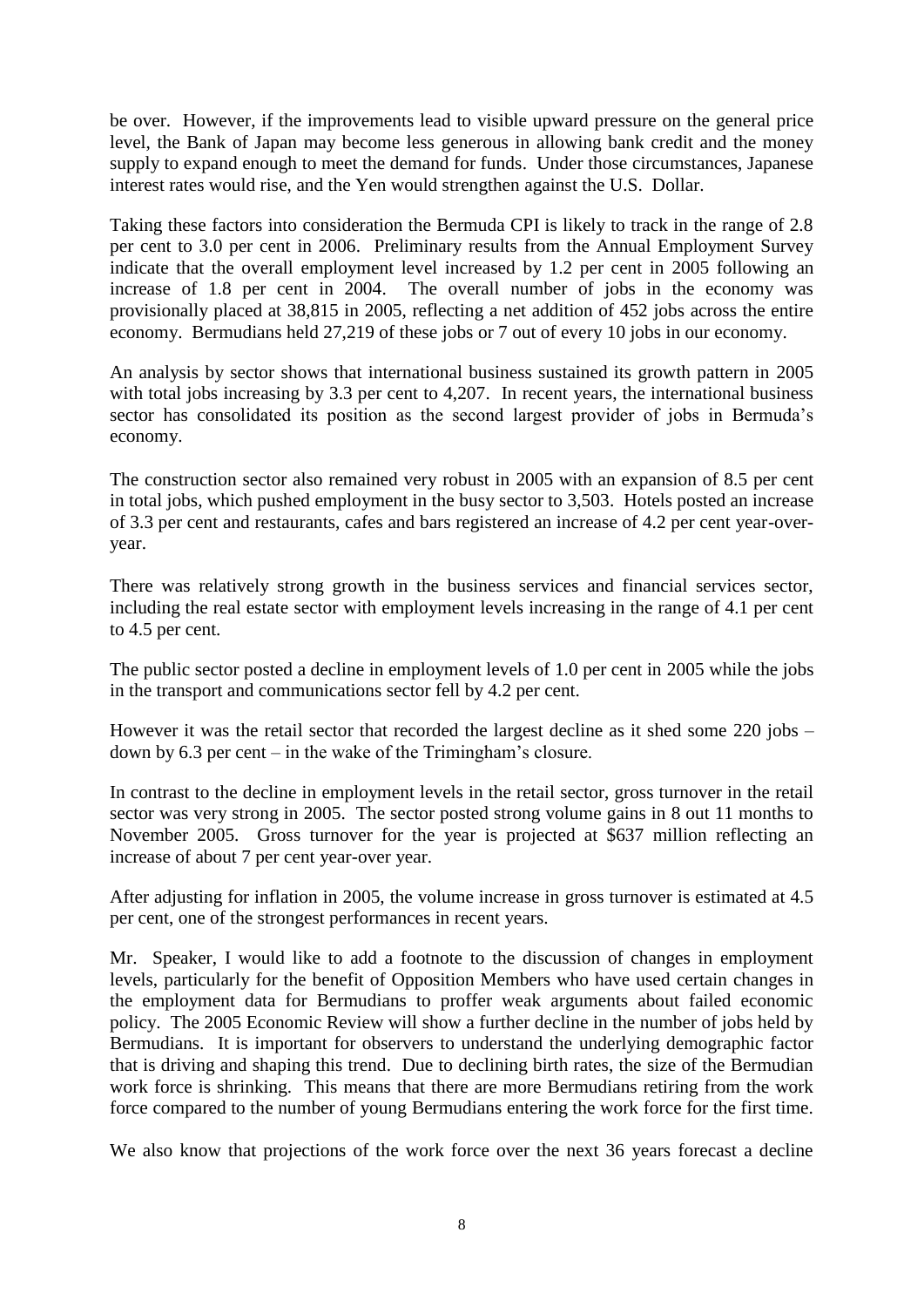from 40,000 to 32,000 by the year 2042. The trend is visible now as the number of jobs held by Bermudians has decreased from 28,900 in 2000 to 27,200 in 2005.

Mr. Speaker, by taking account of all of the facts, a thoughtful and thorough analysis of the changes in the employment levels of Bermudians suggests that demographic factors and retirement at age 65 are the main reasons for the declining numbers of Bermudians in the work force.

This is why Government is considering options that may provide those seniors who wish to continue working beyond age 65 the opportunity to do so.

Mr. Speaker, in 2005 the United States economy expanded by an estimated 3.6 per cent, which was slightly above its long term trend rate of 3.25 per cent.

Looking ahead through 2006, the American economy is expected to perform moderately well with GDP projected to increase by 3.4 per cent.

The interest rate environment is expected to tighten in 2006 following the increase in the target rate to 4.25 per cent in December 2005. In the United States, the Federal Reserve has adopted an anti-inflation posture and it is anticipated that the target rate could reach 5 per cent by the end of September 2006.

Canada is forecast to have fairly strong growth as well in 2006 with a consensus forecast of 3.0 per cent.

Mr. Speaker, GDP growth forecasts for the United Kingdom and Western Europe in 2006 are mixed and generally below 3.0 per cent except for Spain, which has had consistent GDP growth above 3 per cent for the last few years.

Forecasts for the Asian Pacific region converge on a growth rate of 3.9 per cent overall, but GDP growth in Japan is projected below that average at 2.0 per cent in 2006.

In Bermuda, the economic outlook in 2006 is favourable. International business has been buoyant for several years and the dynamic momentum is expected to be sustained throughout 2006. Similarly, the construction sector is expected to remain robust given the planned construction projects in both the private and public sectors.

The outlook for the hospitality sector is also favourable. The additional airlift from the United States recently announced by the Minister of Tourism and Transport together with the refocused marketing and promotion strategy bodes well for Bermuda's tourism sector in 2006 with the anticipated increase in air visitors.

Mr. Speaker, based on these encouraging factors Government forecasts Bermuda's GDP to expand in the range of 2.75 to 3.0 per cent in 2006.

# **Review of 2005/06 Revenue and Expenditure**

Turning now to a review of financial developments in 2005/06, I wish to advise Honourable Members of the most likely outcome for Government's fiscal position in the financial year 2005/06.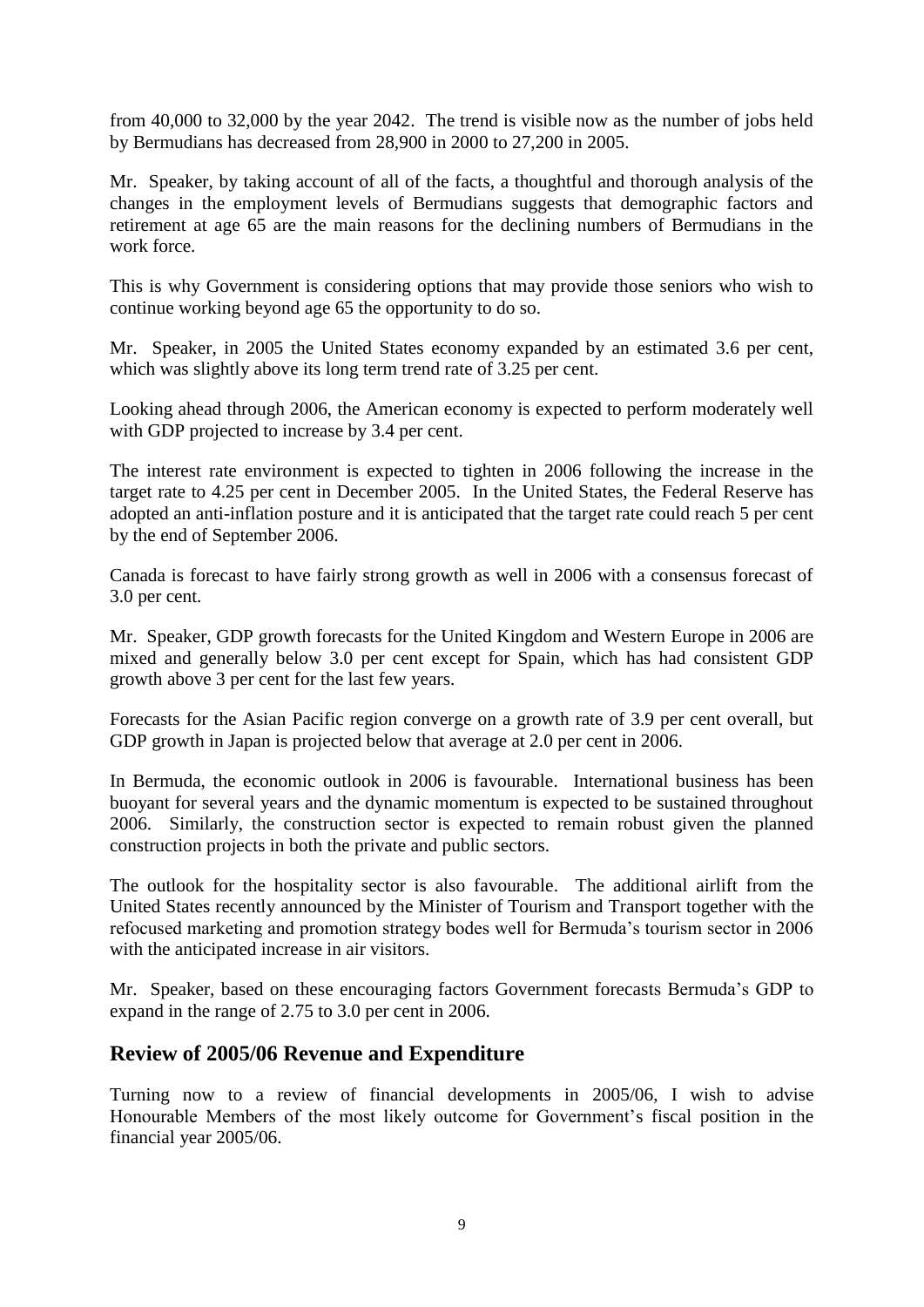The revised estimate of total revenue is \$798 million, approximately 6 per cent above the original estimate of \$750 million. The major revenue sources contributing to this favourable outcome were payroll tax, stamp duties, land tax and customs duty.

For 2005/06, payroll tax receipts have been revised to \$253 million, \$3 million above the original estimate of \$250 million. The yield from stamp duty has been revised upwards by \$15 million to \$48 million and customs duty is expected to be some \$14 million higher than the original estimate of \$203 million.

Very few shortfalls are projected for 2005/06 of which the most significant is the downward revision of passenger taxes, off by just over \$2 million from the original target of \$27 million.

Mr. Speaker, turning to current programme expenditure in 2005/06, total current expenditure has been revised to \$725 million which is about 2 per cent above the original estimate of \$711 million.

In summary, the supplementary estimates of expenditure in 2005/06 amount to \$14 million net. The details of the supplementary estimates in 2005/06 will be presented to Honourable Members during the course of the Budget Debate.

Mr. Speaker, you will recall that there were no increases to major tax rates in 2005/06. On the contrary, Government restructured payroll tax to reduce its burden on small and mediumsized businesses, reduced some rates of customs duty to give incentives to small businesses, restructured land tax to the benefit of the majority of property owners, instituted an exemption from land tax for seniors across-the-board and provided a tax shelter from stamp duty on the primary family homestead.

Consequently, Government was very cautious with its revenue estimate for 2005/06. Government relied on the underlying growth in the economy in order to achieve its revenue target, which was to be achieved through sound and careful macro-economic policy management. You may recall also Mr. Speaker, that during our first term the Progressive Labour Party Government repositioned the revenue base on firmer ground in 2001/02 by linking it more closely to dynamic and growing sectors of the economy.

In 2005/06 Government's macro-economic policy was sound. It stimulated further economic growth and the resulting fiscal outcome was favourable. The enhanced revenue outcome was used to fund a larger proportion of the planned capital expenditure programme rather than rely on debt financing. The ultimate effect of the improved revenue outcome was a reduction in planned borrowing by \$41 million. Instead of borrowing \$85 million as originally forecast, the capital borrowing requirement was reduced to \$44 million.

Government considers this outcome to be most favourable for tax payers and the public purse as both reaped the benefit of a lower debt burden and lower debt service costs.

The additional revenue in 2005/06 was invested in needed infrastructure that will pay social dividends to the people of Bermuda for many years to come.

Members of the Opposition who have commented on Government's excellent revenue record since the publication of the Mid-Term Review for 2005/06 seem to have missed this fundamentally important point.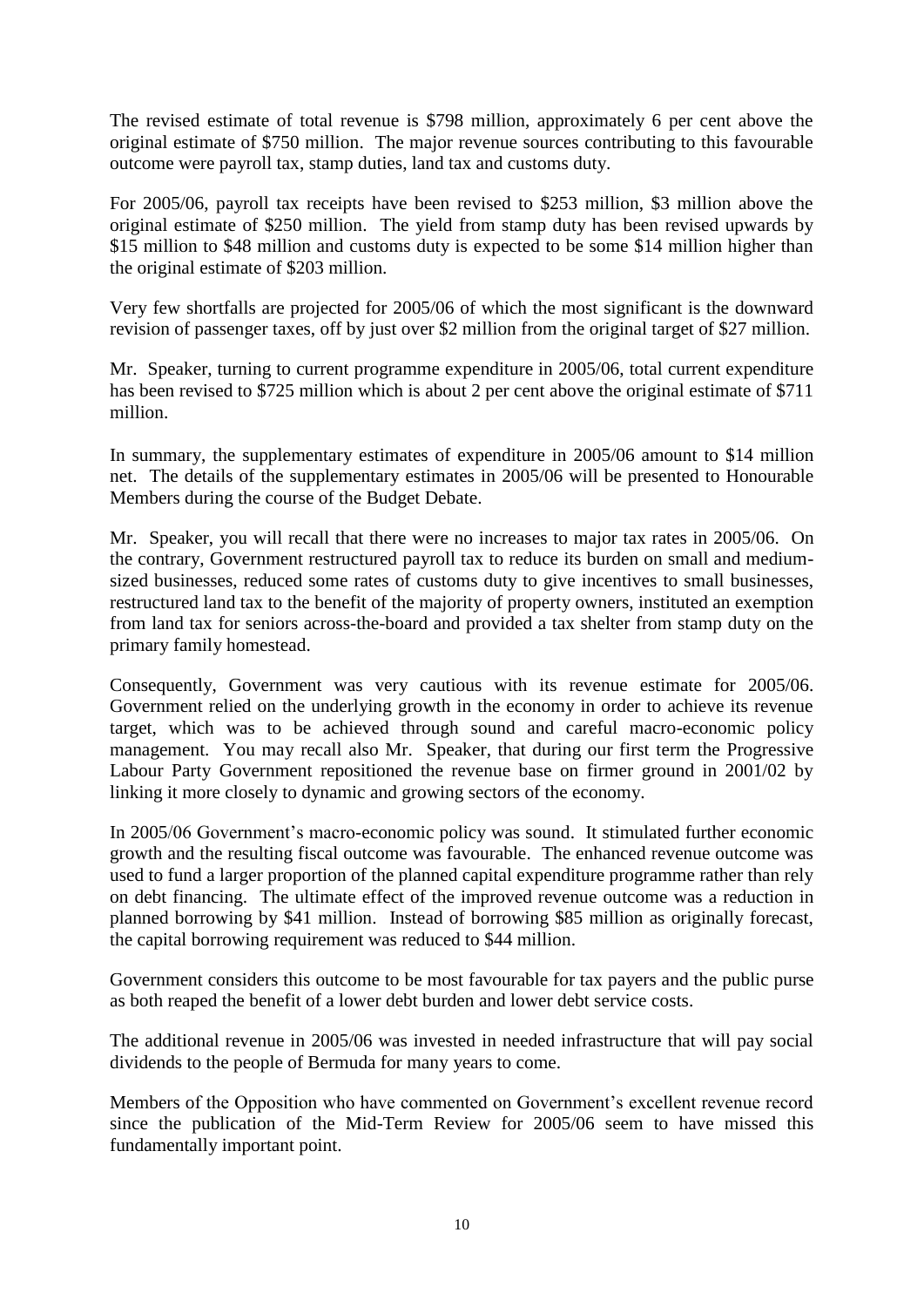Their comments have lacked the qualities of informed economic analysis and progressive social vision and perspective. Instead their comments have been laced with sarcasm, cynicism and dare I say a splash of jealousy. But Mr. Speaker, I digress!

Turning very briefly to public debt I wish to note that this Government's debt management record is one of prudence and restraint. We have borrowed wisely and invested the borrowed funds in hard assets that will continue to deliver value to the community for generations to come. Consequently, this Government has continually received excellent reviews from the major credit rating agencies on its debt management performance and indeed on its record of overall economic management.

As we look forward and plan for the future, Government remains committed to prudent and sensible borrowing for investment in infrastructure and other hard capital assets. The debt policy limit of 10 per cent of GDP is sensible and remains one of the lowest, if not the lowest, debt policy ratios amongst developed modern economies. Our actual debt to GDP ratio at this time is about 3.7 per cent of GDP.

Mr. Speaker, Government proposes to retain the debt policy limit of 10 per cent of GDP. Last year, Government increased the statutory debt ceiling to \$375 million to bring it closer in line with the policy limit of 10 per cent of GDP. With GDP in excess of \$4.5 billion, the indicative policy limit for public debt would be \$450 million. However, Government does not plan to increase the statutory debt ceiling in 2006/07.

Given the nature of fiscal developments during 2005/06, Government anticipates that the net public debt outstanding at March 31, 2006 will be \$152 million, \$2 million higher than the \$150 million of net debt inherited from the last United Bermuda Party administration in 1998.

Mr. Speaker, that record of public debt management speaks to prudence and financial discipline! During our tenure in charge of the public affairs of our community, the Progressive Labour Party administration has been frugal and attentive to the fiscal values of fairness and equity.

# **Revenue Estimates 2006/07**

Mr. Speaker, I turn now to the revenue estimates for 2006/07. Government proposes to collect total revenues of \$835 million in 2006/07, about 4.5 per cent higher than the revised revenue estimate of \$798 million for 2005/06.

Government does not propose to put through any significant increases in tax rates in the 2006/07 National Budget. Read my lips, Mr. Speaker – no significant increases in tax rates!

# **No increase in major tax rates…**

With respect to the payroll tax, the standard rate of 13.5 per cent will remain the same in 2006/07.

Customs duties are expected to contribute \$228 million towards the total revenue estimate in 2006/07. Following further consultation with fishermen and other small to medium-sized businesses, Government has decided to amend certain tariff items to provide greater assistance to these businesses. This Government listens and seeks to address the concerns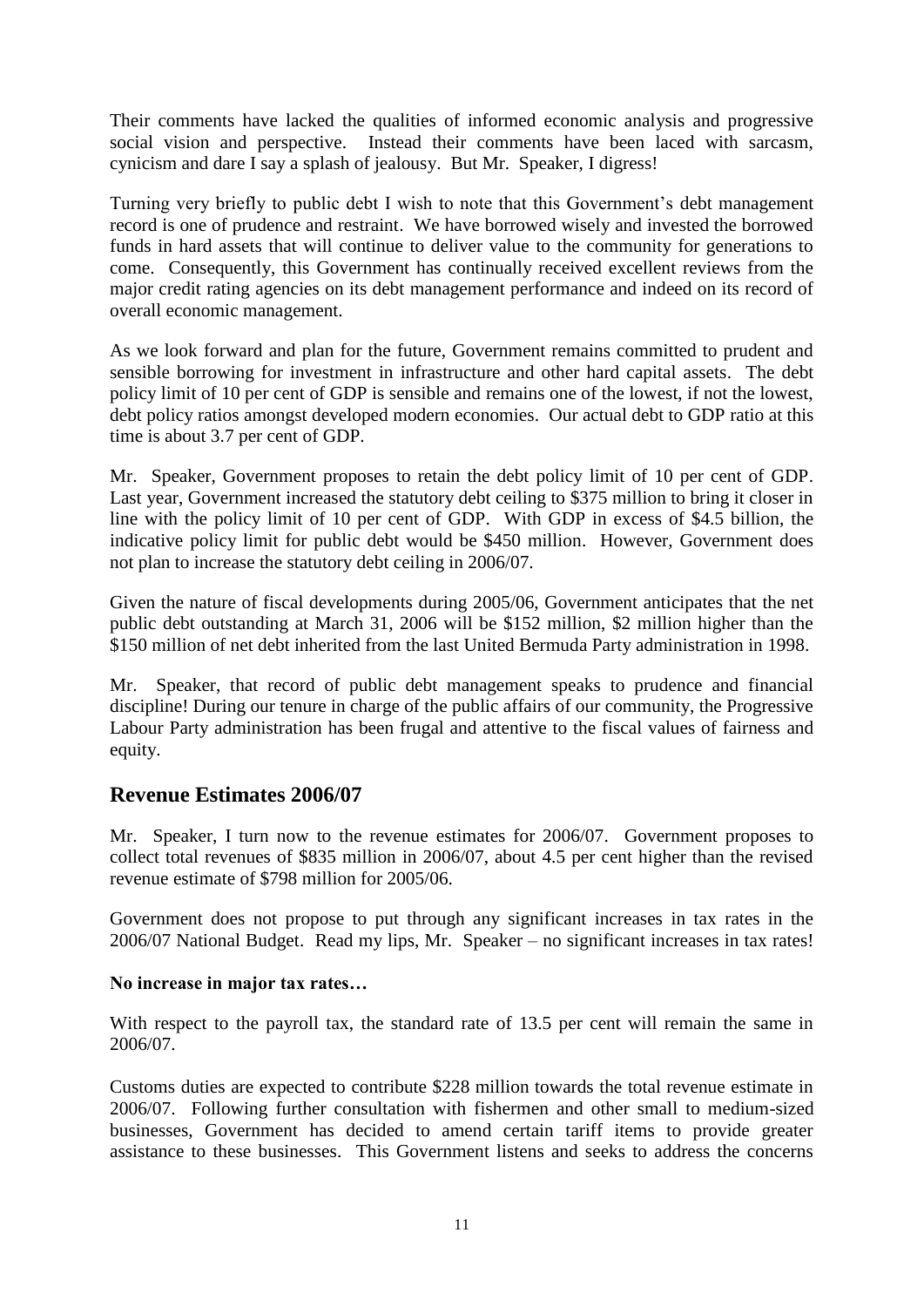raised in a prudent but people-friendly manner. We are delivering on our commitment to foster an entrepreneurial and enabling environment where business is free to prosper.

#### **Further incentives for small business…**

During the course of 2006/07 Government will finalise the details of an incentive package for local full-time commercial fishermen. The package will include access to duty-free diesel fuel as well as concessions on ice chests for storage of freshly caught fish and on packaging materials for transport and distribution of seafood.

Mr. Speaker, as I remarked earlier, the entrepreneurial spirit has been revitalized in the 'New Bermuda'. In an effort to nurture that spirit and in response to a specific approach, Government will amend the Customs Tariff to provide for a zero rate of duty on rolls of sheet steel that may be fabricated to turn out products of use to the construction industry. Local production of these products will help to save on cost and reduce waste in the industry.

Land tax is expected to yield \$51 million in 2006/07. The new ARV tax bands and associated tax rates came into force in January 2005. No further changes to the land tax rates are planned for the 2006/07 fiscal year. The increased yield from the land tax is related to the new residential and commercial premises that have been added to the valuation lists recently or premises that will come on line during the course of 2006/07.

#### **Bus and ferry fares and passenger taxes to stay at current rates…**

There will be no increases in bus and ferry fares in 2006/07. However vehicle licences will be increased by five per cent with effect from April 1, 2006.

Passenger taxes will also remain unchanged in 2006/07. Given the outlook for visitor numbers in 2006/07, Government estimates that passenger taxes and hotel occupancy taxes together will yield about \$37 million.

Mr. Speaker, the full details of the revenue estimates are shown in the annexes to this statement and in the Estimates of Revenue and Expenditure For The Year 2006/07.

I turn now to the expenditure highlights for 2006/07.

# **The National Expenditure Budget 2006/07**

Mr. Speaker, Government's total planned current account budget for 2006/07 is \$806 million. This represents an increase of \$95 million compared to the Original Estimate of \$711 million for 2005/06. The planned Capital Expenditure

Programme has a proposed budget of \$126 million of which some \$25 million is earmarked for housing developments in 2006/07. The community is demanding more from the Social Agenda and Government is responding.

Government is committed to realising the goals and objectives of the Social Agenda, namely:

- 1. Strengthening social cohesion in our community;
- 2. Developing and training Bermuda's youth;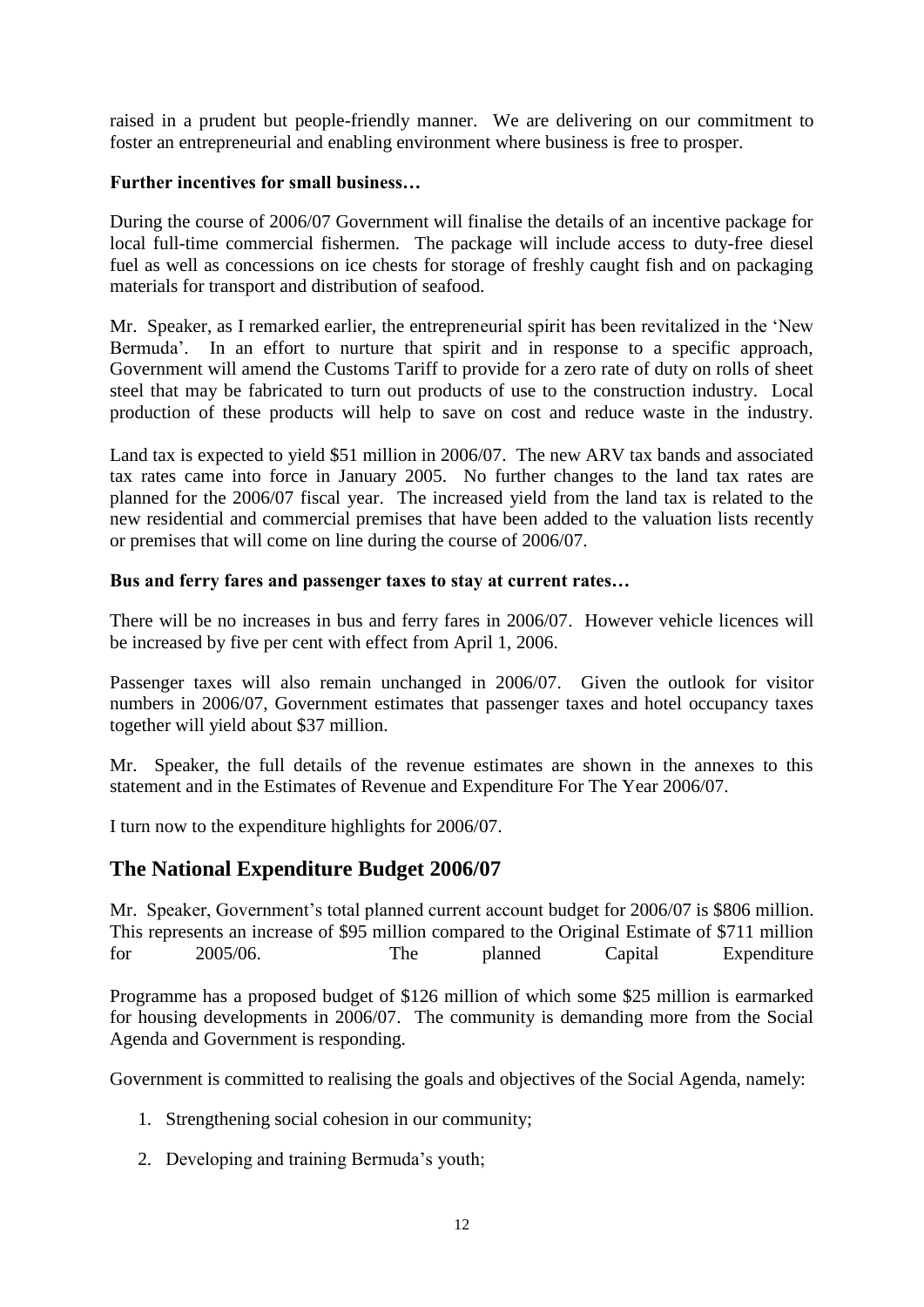- 3. Improving the quality of life of our senior citizens;
- 4. Putting good quality homes within the economic reach of more Bermudian families; and
- 5. Stabilising, rejuvenating and encouraging business activity in all economic sectors.

# **Works and Engineering and Housing**

Mr. Speaker, for many years the issue of housing has been a 'hot button' topic of discussion in all segments of our community. Government acknowledges that what it inherited in 1998 suggested there had been no singular consensus or coordinated effort to mobilise resources to address the Island-wide housing issues until this Government came into office. We also recognise that there was no singular consensus that clearly defined the housing issues.

Accordingly, Government advocated a participatory approach to address the outstanding housing issues, while at the same time allowing for the broader operational concerns of continuity and sustainability to be realised. This led to the formation of the Housing Initiatives Team or HIT as it is more commonly known, to address the chronic housing needs. The HIT team comprised representatives of the three housing Quangos, the Quango Consultant and the Ministry of Works and Engineering and Housing's technical officers.

# **Coordinated housing strategy…**

HIT devised a plan that details all proposed housing initiatives, which fall under the Bermuda Land Development Company, the Bermuda Housing Corporation, the West End Development Corporation, and the Ministry of Works and Engineering and Housing. This detailed plan incorporates all land requirements, funding issues, construction methods, delivery methods, and the like.

The team is proceeding to co-ordinate the delivery of the plan by working with the local financial institutions, the respective Quango Boards, the Planning Department, local and overseas suppliers, and local and overseas contractors.

HIT's coordinated approach to housing has now been extended to Board level as well, with the amalgamation of Board seats at all three Quangos.

Since the launch of the Social Agenda, this Government has been committed to delivering on that mandate in relation to providing affordable housing within the context of sustainable development.

The results of the Ministry's 2005 Housing Study revealed that the average Bermudian spends approximately 41 per cent of their gross income on housing.

Lower income households (those earning less than \$50,000 annually) pay a greater proportion of their income toward housing.

# **Affordable homes for Bermudians…**

To ensure that even more Bermudians have a secure place to call home, Government will commence the construction of 330 new rental units over the next 30 months. The 330 units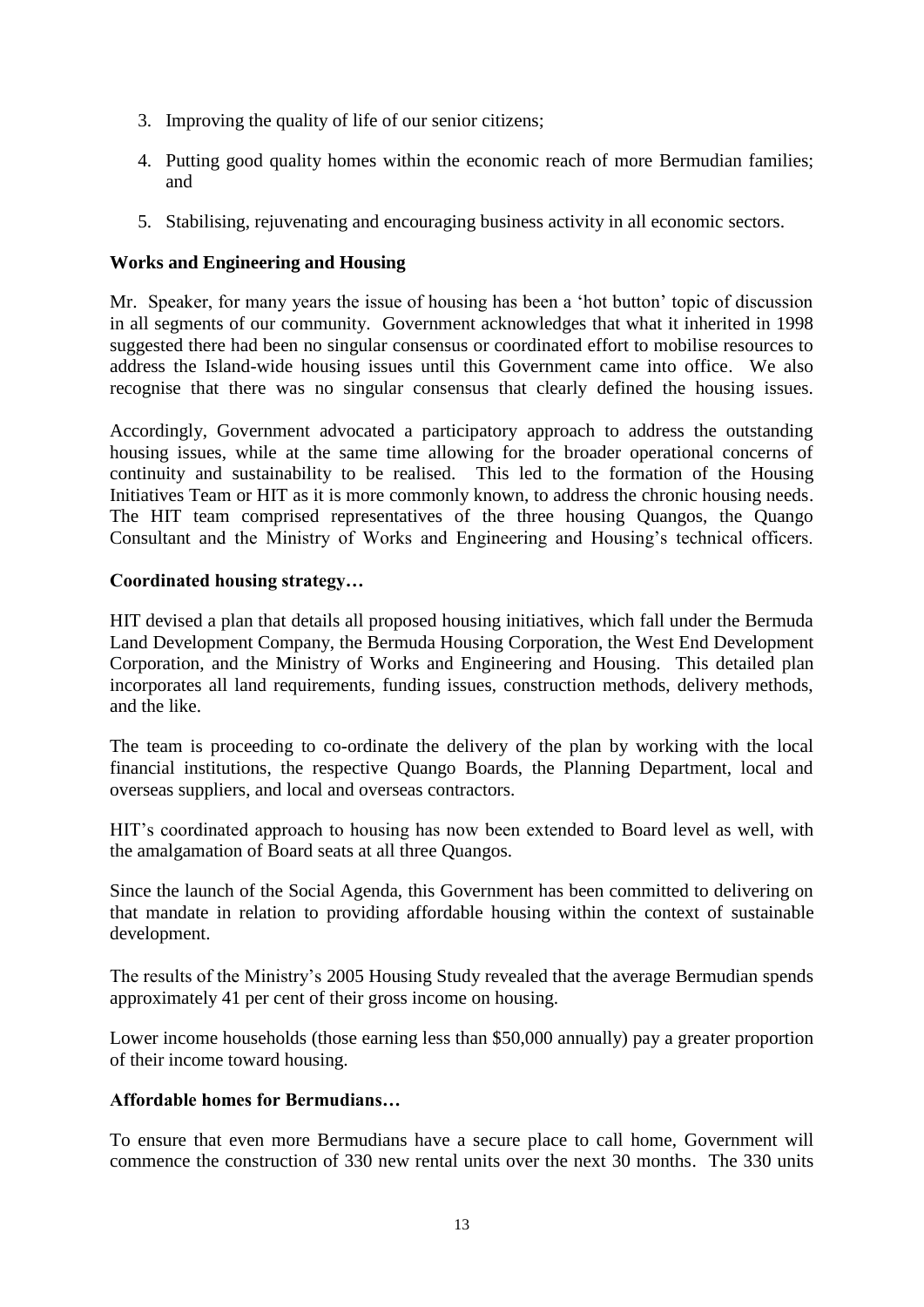will address those most impacted by the crisis, the lower income bracket households. This will mean that since 1998 and within a 10-year period, Government will have provided housing for over 1,100 Bermudian families.

The Bermuda Land Development Company will begin construction on the 200 unit Harbourside Village mixed housing development with 100 affordable units. Government has stepped in to ensure that the project proceeds and the Bermuda Land Development Company has assumed responsibility for its delivery.

The concept of utilising market sales to subsidise affordable units will be used on other projects to further deliver on Government's mandate to provide homes both for rent and sale to the middle class as well as lower income families.

The replacement of the homeless shelter with a new 200-bed facility on North Street will also commence in this financial year. In the National Budget 2006/07 funding has been provided for construction on this site.

Work will also begin on the replacement of the emergency housing facility at building 632 in Southside.

The Ministry is also in advanced negotiations with several developers to provide affordable housing for sale to first time homeowners as part of ongoing public/ private partnerships. One such affordable housing scheme project, that is contemplated by the Minister for Works and Engineering and Housing involves the construction of 96 residential units, as well as an onsite day care facility, with completed units then being sold to first-time home-owners. The anticipated sales prices range from four hundred thousand dollars to five hundred thousand dollars.

As an approved housing scheme, a provision in the Customs Tariff Act – introduced by Government in 2004 – will also be used to provide duty-free exemption on materials used in the construction of this affordable housing development. Government will not make a profit on this project. This is an example of a socially-conscious Government partnering with the private sector in the discharge of its mandate to do right by the people of Bermuda in a Social Agenda initiative – efficient delivery of essential services to benefit the people of Bermuda.

Like every Ministry in this Government, the Ministry of Works and Engineering and Housing is committed to ensuring that the promotion of the Social Agenda is at the heart of its initiatives and that human and financial resources are dedicated to this end. The Housing Strategy is a key component of the Social Agenda. The longer-term strategy is to increase the housing stock and the number of rooming houses by renovating derelict and vacant premises and building new units where appropriate.

In demonstrating its commitment to the provision of affordable housing in Bermuda, Government has allocated \$25 million in 2006/07 and has planned for an additional \$42 million in 2007/08.

In addition to the provision of funding for its Housing Strategy, the Ministry of Works and Engineering and Housing is to be provided with an operational budget of \$70 million in 2006/07. The increase in the Ministry's Budget for 2006/07 covers anticipated increases in property insurance premiums, roads resurfacing, the roll-out of the land title registration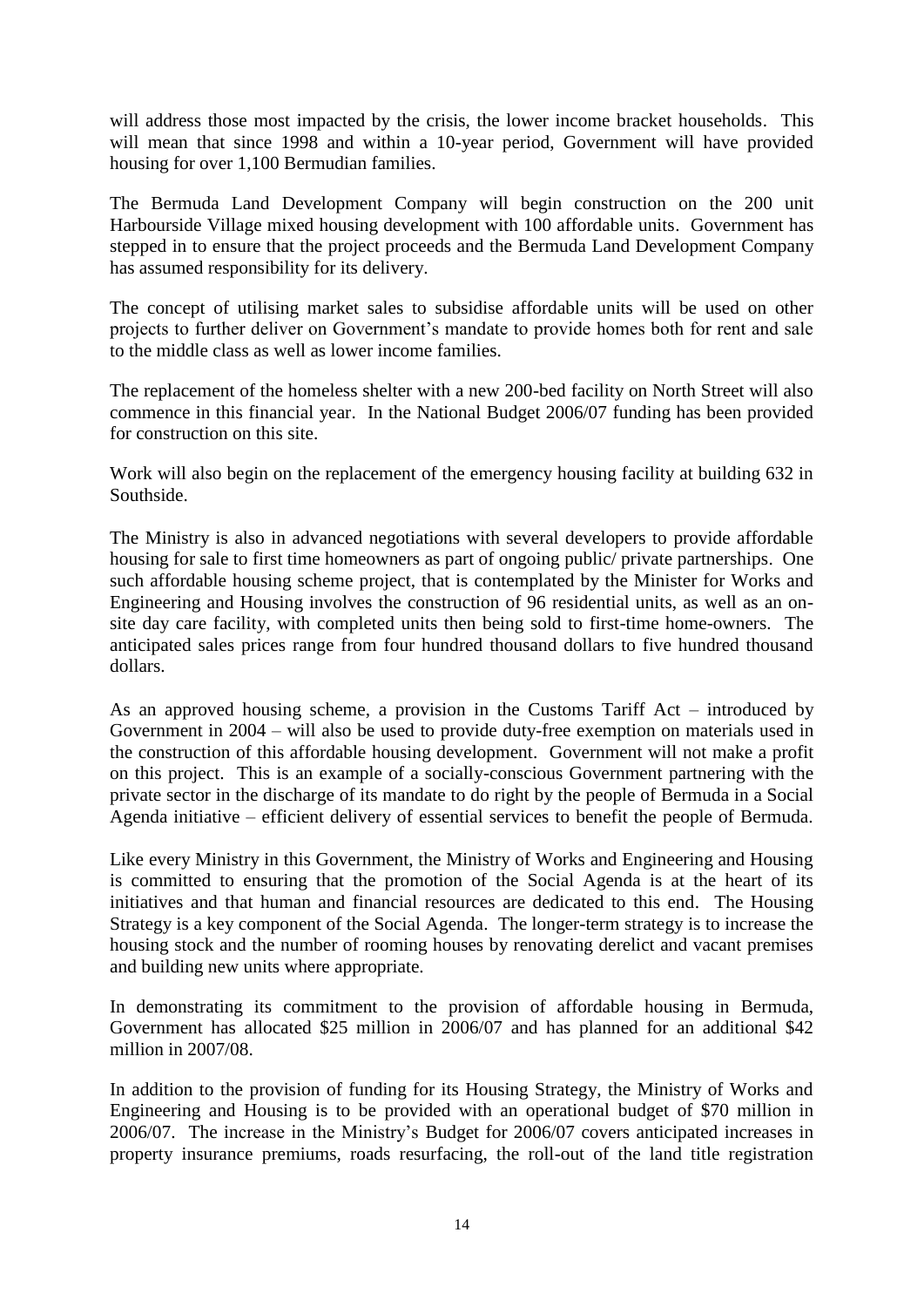programme, and the increased cost of vehicle maintenance.

Government has taken steps to increase flexibility in the housing market. It is recognised that as you review Bermuda's housing supply, that house building must rise substantially to reduce house price inflation and to increase the number of affordable homes. Therefore Government is working tirelessly to expand significantly the supply of affordable housing over the next several years.

#### **Health and Family Services**

The Ministry of Health and Family Services is provided with a budget of \$163 million in 2006/07. Sixty per cent of the Ministry's Budget, or \$97.5 million, represents transfers to the hospitals for subsidised medical care of seniors, youth and persons without the means to pay for medical services in the hospital.

#### **New state-of-the-art facility for seniors…**

Still within the Ministry of Health and Family Services, the St. George's Residential Care Facility for Seniors is scheduled to be completed in June 2006 and handed over to the Ministry to outfit with furnishings and fixtures. This new state-of-the-art facility should be open for use by seniors in the fall of 2006.

The Seniors' Rest Home has an operational budget of \$2.9 million. It will provide a complete range of living accommodation to seniors, including independent living, assisted living, nursing care, and skilled nursing care, which includes an Alzheimer's or dementia unit.

The Bermuda Health Council is provided with a budget of \$1.8 million. The Council's key objectives in its first year of operation are to assume the functions of the former Health Insurance Commission in a seamless transition. During the early months, the Council will be occupied with recruitment of staff and organising administrative, financial and information technology support systems.

Government's sensitivity to the needs of those who are disabled and/or less mobile provides the impetus for a ParaTransit Service. During this financial year, the Ministry of Health and Family Services will introduce a ParaTransit Service. The new service will cater to the transportation needs of Bermuda residents who, because of mobility impairment, cannot access other public transportation.

The Health Department will revamp its immunisation programme for infants and school-age children in order to prevent the occurrence of specific childhood diseases that are associated with high morbidity and mortality globally. The revamped programme will have a dual delivery mechanism to cater to both the public and private sectors of health care.

Within the public sector, the programme will be delivered through health centres and schools. by providing immunisations free of charge. As part of the package, developmental assessments, anticipatory guidance, and health education and health promotion will also be provided. The private health care sector will be linked to the programme through the provision of vacancies at cost to private physicians for administration to clients. The target population for the immunisation programme is birth to 17 years, irrespective of their point of entry to the health care system. A sum of \$219,000 has been earmarked for this programme.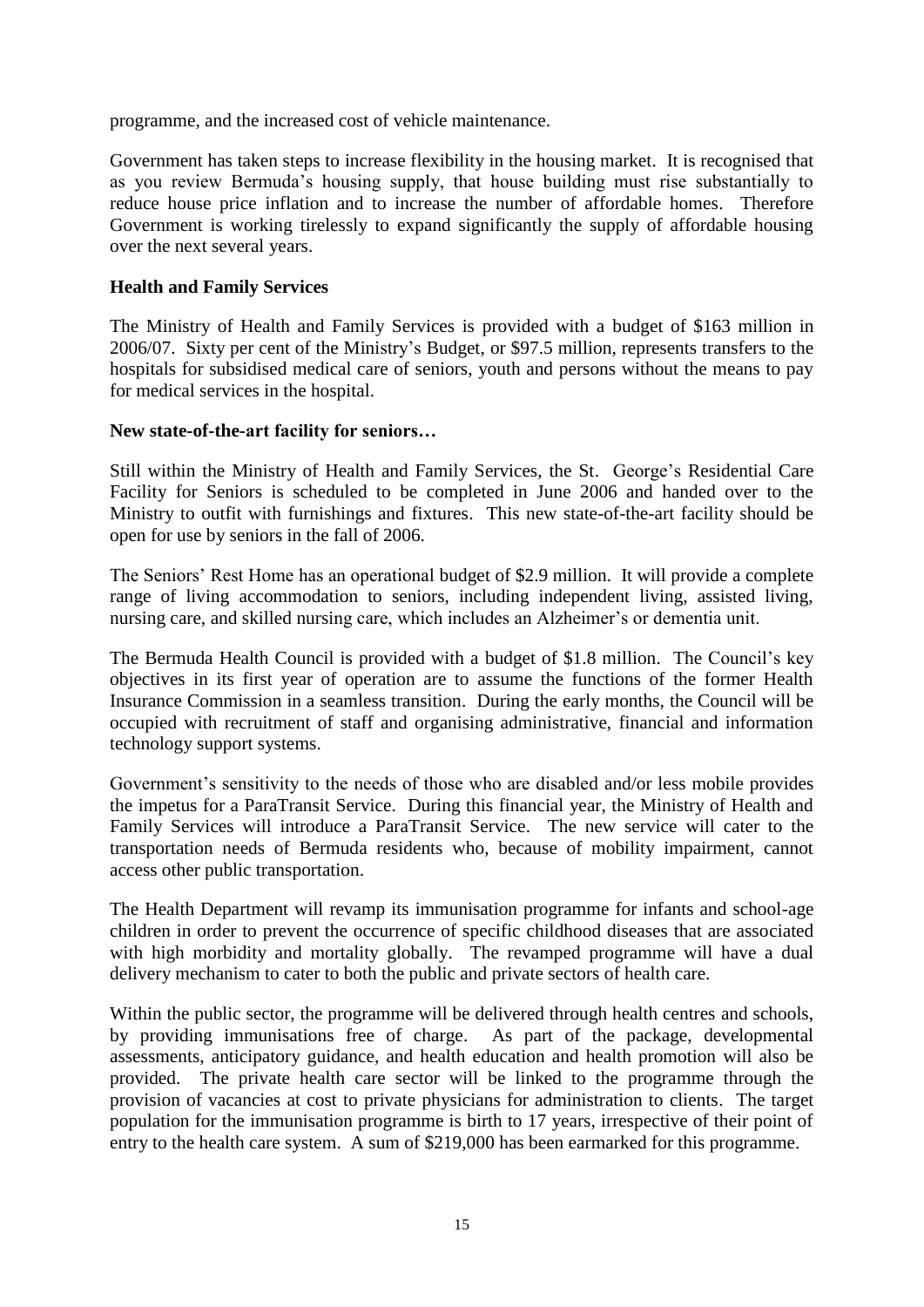# **Help for at-risk families…**

An allocation of nearly \$1 million is provided to the Ministry for its Cross Ministry Initiative Team or CMIT. The CMIT programme is being set up to address the needs of at-risk families. Families, which agree to enter the programme will be assessed and will be provided with training in areas such as budget counseling, parenting skills, life skills, and vocational programmes. The intent of CMIT is to provide at-risk families with assistance to develop the skills to become self-reliant and less dependent on Government funding for their day to day needs – independence through increased skills. This cross-Ministry initiative with the Ministry of Works and Engineering and Housing will provide increased support for families and children to lift children out of poverty and to ensure they have the opportunity to make positive choices that will stand them in good stead in the long-term.

It is estimated that there are up to 100 families, which could benefit from the programme. The full benefits of the programme will be felt by families which are able to be housed as part of the programme, but the Cross Ministry Team will work with as many families as possible.

Mr. Speaker, you will be aware that there is world-wide concern about the potential spread of the avian flu to non-Asian countries. The Department of Health has been working with guidelines developed by the World Health Organisation (WHO) and the Pan American Health Organisation (PAHO) to prepare for the possible threat of an avian flu pandemic. Initial action plans have been produced, and a Pandemic Flu Committee will shortly be formed.

This Committee will include representatives from the Department of Health, the hospitals, the business community, as well as other essential service-providers.

This group will work collaboratively to ensure that a comprehensive response plan is prepared and distributed to policy leaders and decision-makers in the community.

#### **Education and Development**

Mr. Speaker, another key people-centered Ministry is the Ministry of Education and Development. The National Budget 2006/07 reflects a people-oriented focus with its emphasis on providing the necessary educational programmes and services to meet the needs of our children in our public schools in the best possible manner. Government is committed to raising the bar for the standard of public education in our community. In the increasingly knowledge-driven economy, a sound and progressive education provides the fundamental and essential platform for individual success and fulfillment.

#### **Raising the bar in public education…**

Our public schools from primary level to middle schools to senior campuses and on to the Bermuda College must provide Bermuda's young people with a command of language arts, mathematics, science, social studies and the performing arts so that they may lead rich and fulfilling lives and contribute to the further progress and development of our community.

Accordingly, education and training is a central focus of the Social Agenda. In this regard, a budget of \$132 million is proposed for the Ministry of Education and Development in 2006/07. The Education Budget is the second largest budget amongst Government Ministries and accounts for 16 per cent of the 2006/07 National Budget.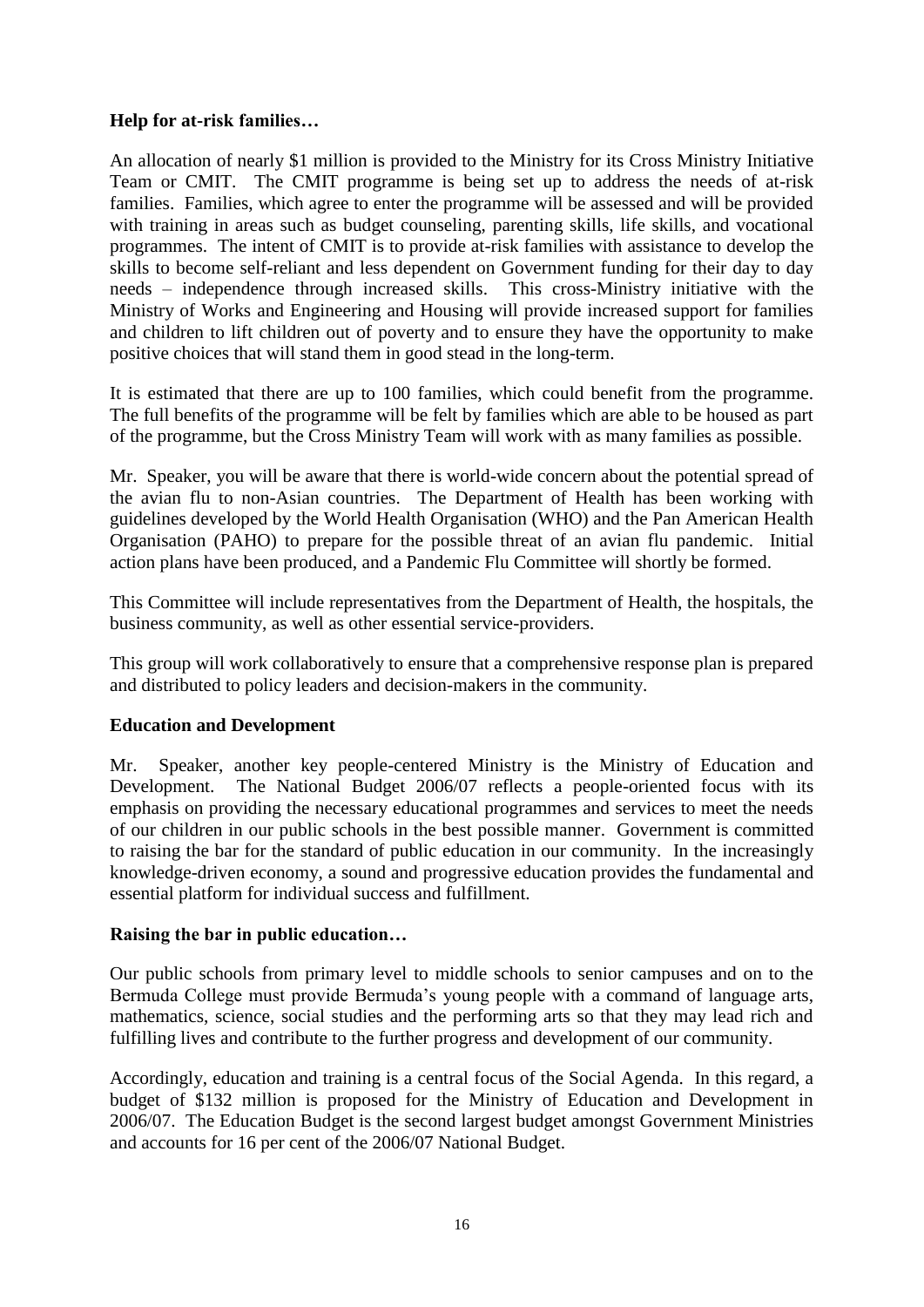Of the total Education Budget, some \$115 million relates to administration and delivery of the curriculum at school level from pre-school to senior school. The bulk of this cost is represented by salaries and wages and other benefits for administrators, teachers and paraprofessionals.

Funding for special programmes and services is also included, such as the Diverse Learners Programme, Summer Programmes, Lion Quest, the Child Development Programme and the Bermuda Sloop Foundation.

In 2006/07 the Ministry of Education and Development will receive additional programme funding in the amount of \$7 million. Of this amount, \$1.3 million will go to the National Training Board and the Bermuda Careers Centre.

The National Training Board is a key institution in Bermuda's labour market. However, a recent review of the National Training Board highlighted the need for additional staff. Its programmes, apprentices, trainees, educational and industry partners were completely dependent upon only two post holders in the organisation. This was not sustainable.

#### **Resource boost for National Training Board…**

Accordingly, additional funding is being provided for the hire of additional staff which will include a Programmes Manager, a Standards and Enforcement Officer and Training and Assessment Officers.

The additional staffing complement will enable the National Training Board to carry out its full legislative mandate including, most importantly, undertaking the activities necessary to implement the National Certification System under the National Occupational Certification Act 2004.

The National Training Board, or NTB, as it is more commonly known, is one of the many unheralded Government success stories. It delivers vital services to the trades industry and the wider economy. The NTB provides many of our young people with additional opportunities in terms of job training, technical scholarships and career advancement.

Helping students to achieve is a key plank of the Ministry of Education and Development. New funding in the amount of \$1.7 million is to be provided to improve the measurement and reporting of student achievement and \$2.5 million of increased operational funding for aided schools in the public system: The Berkeley Institute, CedarBridge Academy, Sandys Secondary Middle School, St. George's Preparatory School, and the Whitney Institute.

Mr. Speaker, knowledge is power and good information leads to better policy-making. Accurate and unbiased information is one of the key elements required for decision-making on policy matters. Over the years, the Department of Statistics has produced a wealth of comprehensive data useful in the formulation and development of policy in many areas. In 2006/07, the Department will conduct a special survey of use to the Ministry of Education and Development.

To this end, the National Budget 2006/07 for the Cabinet Office includes an allocation of \$88,000 for the Department of Statistics to conduct a Bermuda Youth Survey. This Survey will gather information on the knowledge and views of students aged 11–18 years in the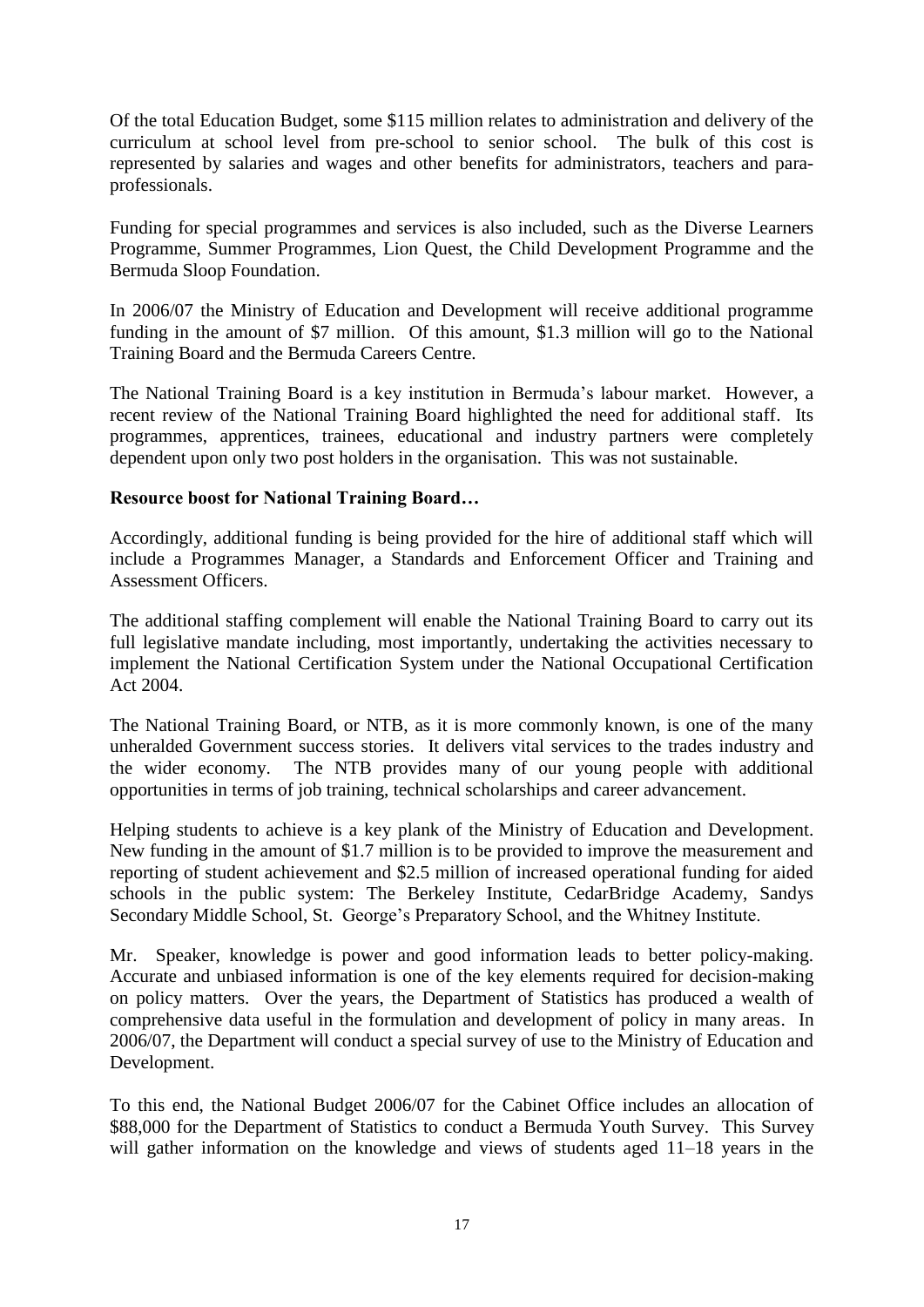Island's public and private schools. The data will be used to evaluate and formulate policies to assist our young people. The Survey will cover major areas, including family support, mentorship, youth aspirations, health, diet, the education system as well as the issues of peer pressure and crime.

# **Community Affairs and Sport**

Mr. Speaker, our youth are the seeds of the future. The Ministry of Community Affairs and Sport is provided with a budget of \$24 million to further consolidate youth initiatives.

I would like to share with Honourable Members one of the relatively unknown successes of this Government's philosophy of putting people first. In 1999 the Bermuda National Library hours were extended to include evenings and Sundays at the Adult Library and Mondays at the Youth Library. These additional hours, as well as the introduction of free internet access to the public in both locations, have resulted in a remarkable 250% increase in library usage from 80,629 admissions in 1998/99 to 204,305 admissions in 2004/05. No doubt, the free access to the internet was a significant draw but the more user-friendly access hours were also a telling factor in the increased usage rate at the Bermuda National Library.

The advancement of the 'arts' and the preservation and promotion of Bermuda's cultural and folklife heritage are major pillars of the mandate of the Department of Community and Cultural Affairs. Tangible evidence of this can be seen in the sizeable funds this Government has earmarked as grants to be channelled to non-government organisations involved in the promotion of the arts, and/or heritage awareness and preservation. Grant funding of \$809,000 represents 20 per cent of the total Department's Budget allocation of \$3.9 million for 2006/07.

Grant recipients in 2006/07 include amongst many others the Bermuda Arts

Council, the Bermuda National Gallery, the Bermuda Heritage Museum, the Bermuda Society of Arts and the St. George's Foundation.

The Department of Community and Cultural Affairs has expanded its programmes to include Folklife initiatives. In September of 2005 Government hired its first Folklife Officer. There are a number of new initiatives being developed, including the publishing of a poetry anthology, which will feature previously unpublished work of Bermudian poets.

The Community Education and Development Programme has for the last four years been operating two youth outreach programmes – Hands on Youth, and Teens Helping in the Community. They run for eight months throughout the academic school year and provide excellent development opportunities for our young people of middle/senior school age. Both programmes help to impart leadership skills to the participants. As well, the students must be involved in some aspect of community service. The value of these programmes are their positive impact on many of our young people. They have helped to shape and mould them and to encourage personal responsibility. These outreach programmes help to advance one of the major cornerstones of the Social Agenda: youth development.

# **Nurturing our youth…**

Government has committed \$11 million over four years to support the Bermuda Cricket Board's campaign for the Cricket World Cup 2007, and preparations to enable it to be successful in the 2009 qualification tournaments for the 2011 Cricket World Cup. The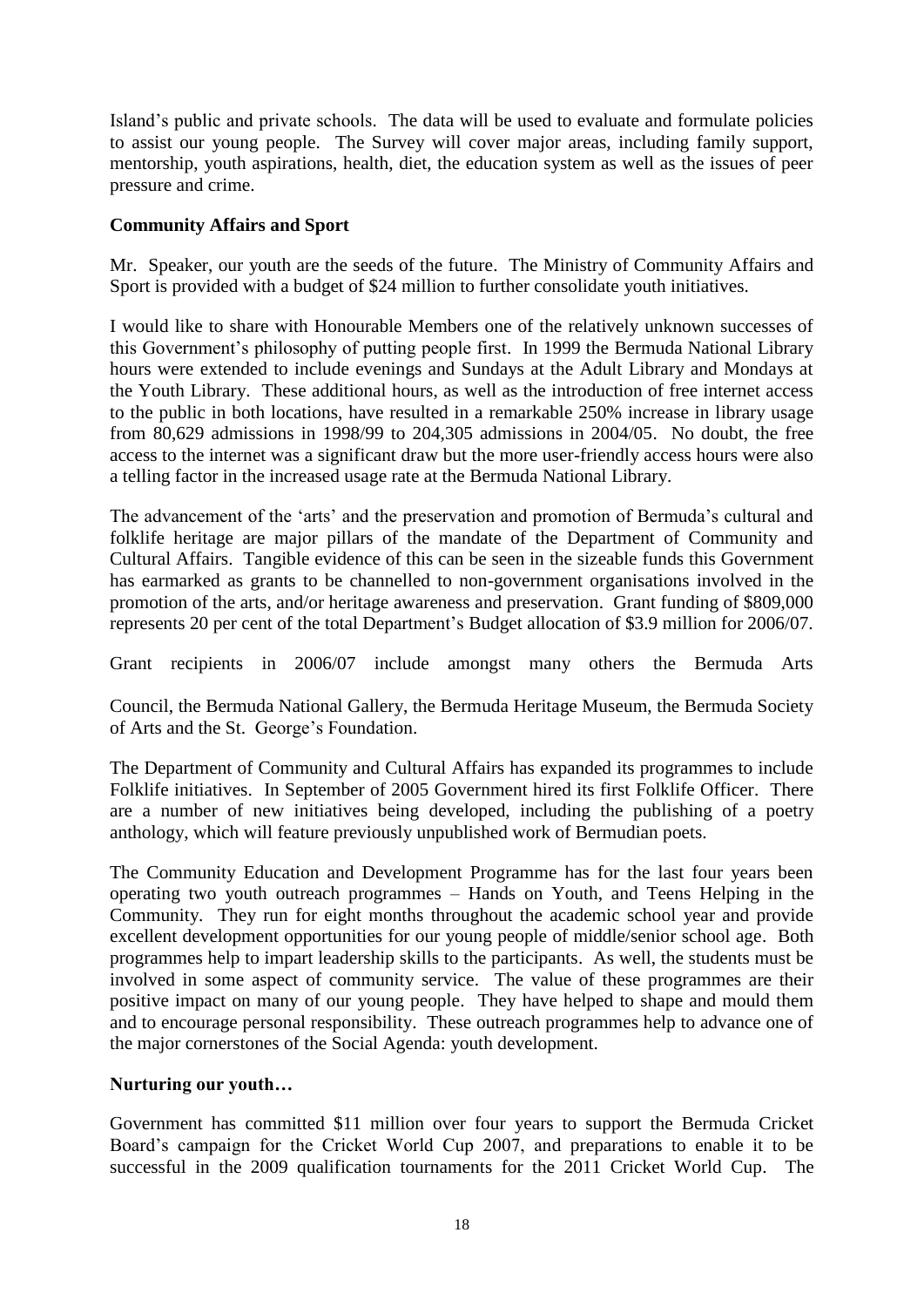allocation in the 2006/07 National Budget amounts to \$3 million dollars. Development of the Ministry of Community Affairs and Sport's National Youth Development Policy continues, with \$91,000 set aside to further this initiative.

In the area of sports development, \$130,000 is provided to assist in meeting the needs of those programmes that assist on the ground in tangible ways in sports development. These programmes must contribute in accordance with our mandate to Bermuda's representation in the five international sports festivals, including the Olympic Games, Pan American Games, Commonwealth Games, Central American and Caribbean Games, and World Championships. In 2006, the Commonwealth Games and World Championships in various sports are planned.

\$44,000 is provided to the Commission for Unity and Racial Equality (CURE) to assist with the National Work Force Development Programme. This will enable CURE to collect the necessary data to inform targeted policies aimed at redressing the racial imbalance in employment. CURE will also be provided with \$125,000 to assist in the reactivation of CURB, Citizens Uprooting Racism in Bermuda. CURB arose in 1998 and sparked the development of a number of initiatives. CURE will work with community groups and individuals to continue this most important work.

#### **Environment**

Mr. Speaker, our social and cultural environs is connected to our community and physical environment. Our sustainability on one front – the social infrastructure is linked to issues pertaining to the sustainability of our physical environment.

Accordingly, the Ministry of the Environment is provided with a budget of \$25 million in 2006/07 principally for the purpose of sustaining Bermuda's interconnected physical environment.

Mr. Speaker, the Ministry of the Environment remains committed to expanding, preserving and enhancing open spaces around the island, be they large or small.

This commitment is reflected in the \$600,000 that the Environment Ministry has earmarked for acquisition or improvement of open spaces. Under the Community Areas Programme or CAP, the Ministry is proceeding with a small park facility in Harlem Heights, Hamilton Parish and an upgrade of Pig's Field in Pembroke Parish. The Ministry will also use part of these funds to remediate a salt marsh at Cooper's Island together with creation of a boardwalk with interpretive signage.

#### **Preserving open spaces for people of Bermuda…**

As part of an incentive for 'green' policies and in a cross-Ministry initiative, there will be an exemption from stamp duty where there is purchase of property for the preservation of open spaces for the benefit of the people of Bermuda. This is also consistent with the Social Agenda focus.

Mr. Speaker, the Ministry of the Environment is proposing amendments to the

35 National Parks Act 1986 to incorporate several parks under the National Parks System. Among these new parks is the proposed Cooper's Island Nature Reserve. Such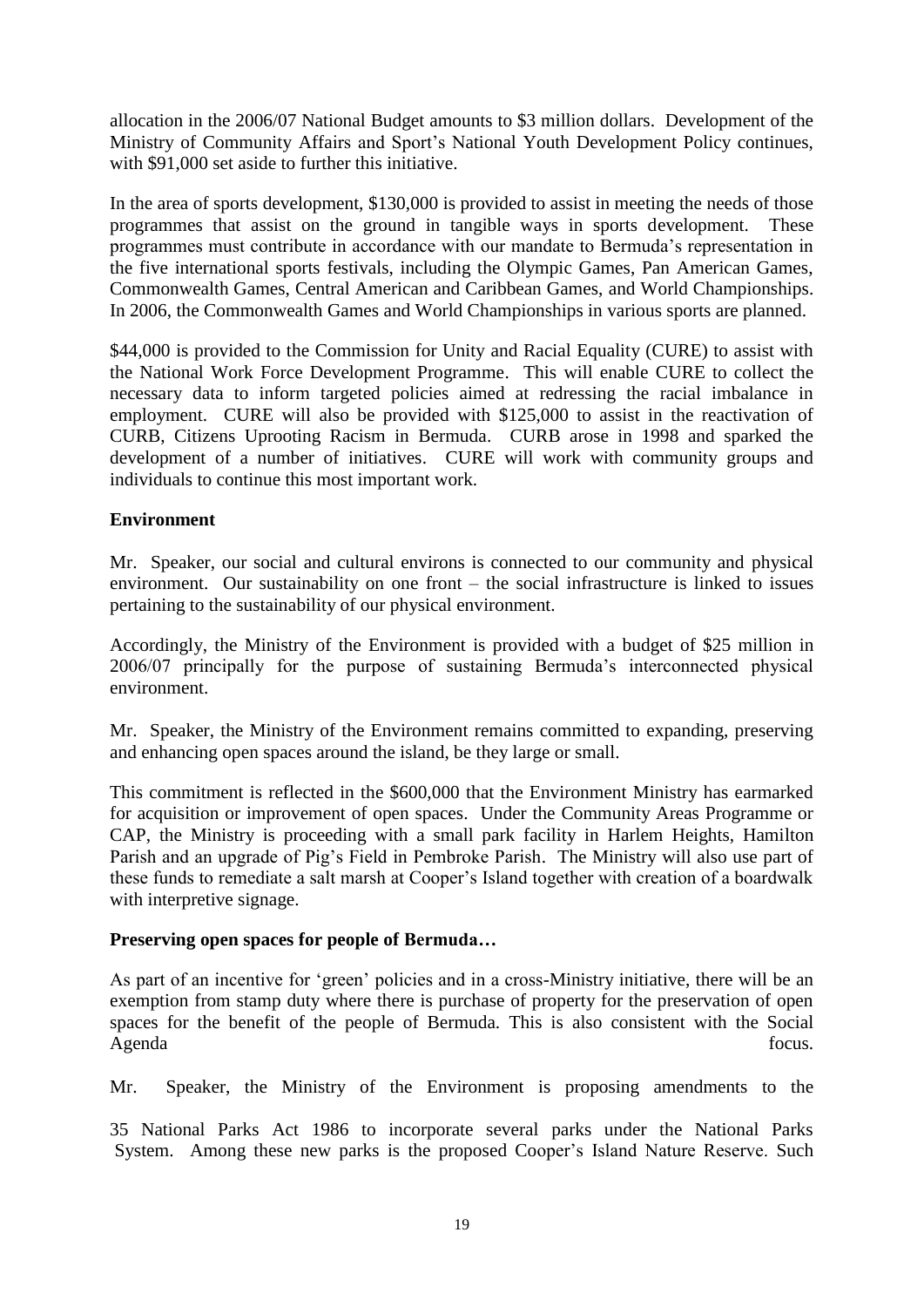parks will be managed to the same standard as current park lands that the Department of Parks is responsible for. In order to accomplish this objective, an additional \$518,000 has been budgeted to assist with maintenance activities, including landscaping, trash collection, sanitation, and enforcement.

#### **Encouraging offshore fishing…**

Mr. Speaker, one of the proposals arising out of the White Paper on the Marine Environment and the Fishing Industry in Bermuda is the development of an offshore fishing industry. In that regard, Government has set aside \$300,000 to explore the feasibility of a local, Bermudabased offshore fishery. The long term objective would be to increase the local production of fresh fish, to explore export potential, and to provide employment opportunities for Bermudians.

Another initiative stemming from the White Paper on the Marine Environment and the Fishing Industry in Bermuda is the need for shore-side facilities to support both offshore and current fishing activities. To address this need, the Environment Ministry has budgeted \$785,000 to establish one such facility at Marginal Wharf, St. David's, which will provide services and infrastructure to commercial fishery operations, including flake ice, blastfreezing and cold storage.

Sustainable development is vital to ensure a better quality of life for everyone and for future generations. The concept of sustainable development has expanded the environmental debate by requiring that economic, social, environmental and institutional issues all be combined, so that there is an integrated perspective on human progress. Government's Sustainable Development Project will be invaluable for future generations to come in charting a way forward.

# **Sustainable development for our country…**

The Honourable Premier, W. Alexander Scott, JP, MP in a Ministerial Statement delivered to Parliament on Monday, December 6, 2005 stated and I quote: "Mr. Speaker, ensuring that development in any country is sustainable, is one of the greatest challenges of our time. Development must be sustainable in order to provide a foundation for a better quality of life for everyone, now and for generations to come."

As part of a global perspective, given the propensity of hurricanes to impact on Bermuda and the Caribbean region, the Premier has long advocated both locally and in international fora, that consideration be given to public and private sectors world-wide, working together to create a financial backstop programme that can assist vulnerable island economies. The underlying concept would see that funds accumulate in advance of catastrophes so countries are better prepared financially, given the devastation that can be wrought on small island economies.

To this end, the Premier has participated in some real discussions in this regard, with a view that given the considerable intellectual capacity that resides in Bermuda's insurance and reinsurance market, its 'leading lights' may be able to advance the debate in a meaningful way. No man is an island and this is a way to foster constructive solutions and corporate social responsibility.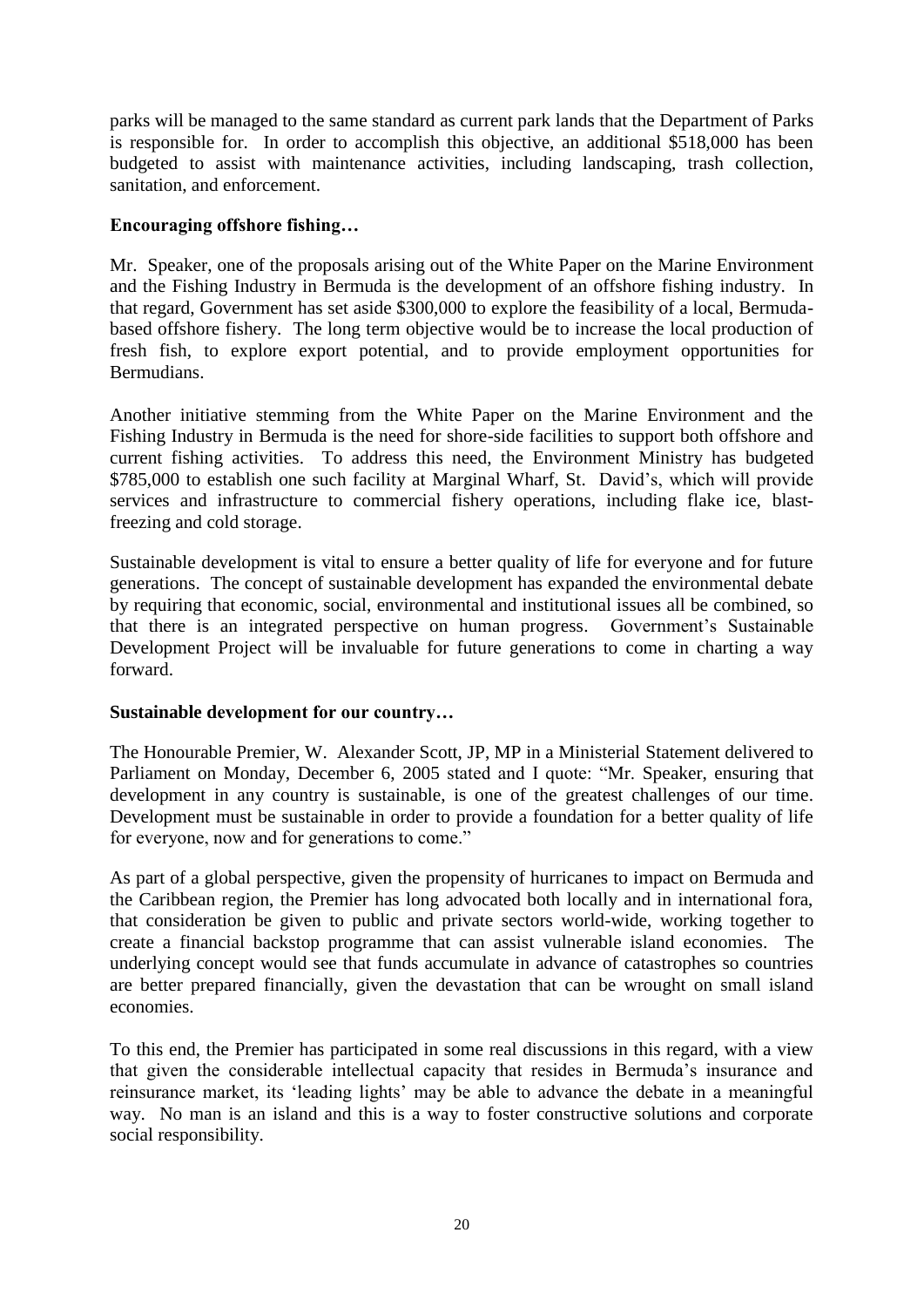# **Cabinet Office**

Mr. Speaker, I turn now to the Cabinet Office. The overall budget allocation for this Ministry in 2006/07 is \$18 million.

The Cabinet Office is at the heart of Government, providing services to Cabinet, the Premier and Ministers of Government. It also co-ordinates initiatives on cross-cutting issues and acts as the Corporate Headquarters for the Civil Service by providing oversight services, advice and guidance for other Government Departments and by extension, the wider public.

# **London office to open…**

The large increase in the 2006/07 proposed budget for the Cabinet Office is due to costs related to the proposal to establish a physical presence in London, England.

Government considers that the time has come to strengthen Bermuda's presence in London by opening a Government Office. Honourable Members should note that all of the British Overseas Territories with the noted exception of Bermuda and small Islands such as Pitcairn, Tristan Da Cunha and St. Helena, have had London offices for many years. This has strengthened their relations with the U.K. Parliament and business leaders and also provides a focal point for students studying in the United Kingdom.

In addition, the representatives of the Overseas Territories in London form the basis of the United Kingdom Overseas Territories Association which provides opportunities for all of the OTs to cooperate in matters of mutual interest.

As Government further considers how to better position Bermuda and to advance her national interests, the establishment of a physical presence in London is a logical and necessary step. The proposed London Office accounts for \$500,000 of the additional funding within the Cabinet Office Budget.

Mr. Speaker, earlier we referred to the key functions performed by the Department of Statistics. Another Department within Government that is a vital repository of data and resource material on Bermuda is the Government Archives.

Government Archives is provided with additional funding in the amount of \$260,000 for the development and roll-out of a Government-wide training programme in records management that will address the challenges of managing Government information in the electronic age. In addition, as part of the continuing strides in E-Government, there is funding for an initiative that seeks to enhance public access to collections at the Bermuda Archives through an e-cataloguing project.

# **Finance**

Mr. Speaker, a budget of \$115 million is proposed for the Ministry of Finance in 2006/07. The Ministry's overall purpose is to supervise the economy of Bermuda generally and to provide overall financial management and control of all government activities.

From 1998, the Ministry of Finance's strategic goals have been:

• To facilitate balanced long-term economic growth and development through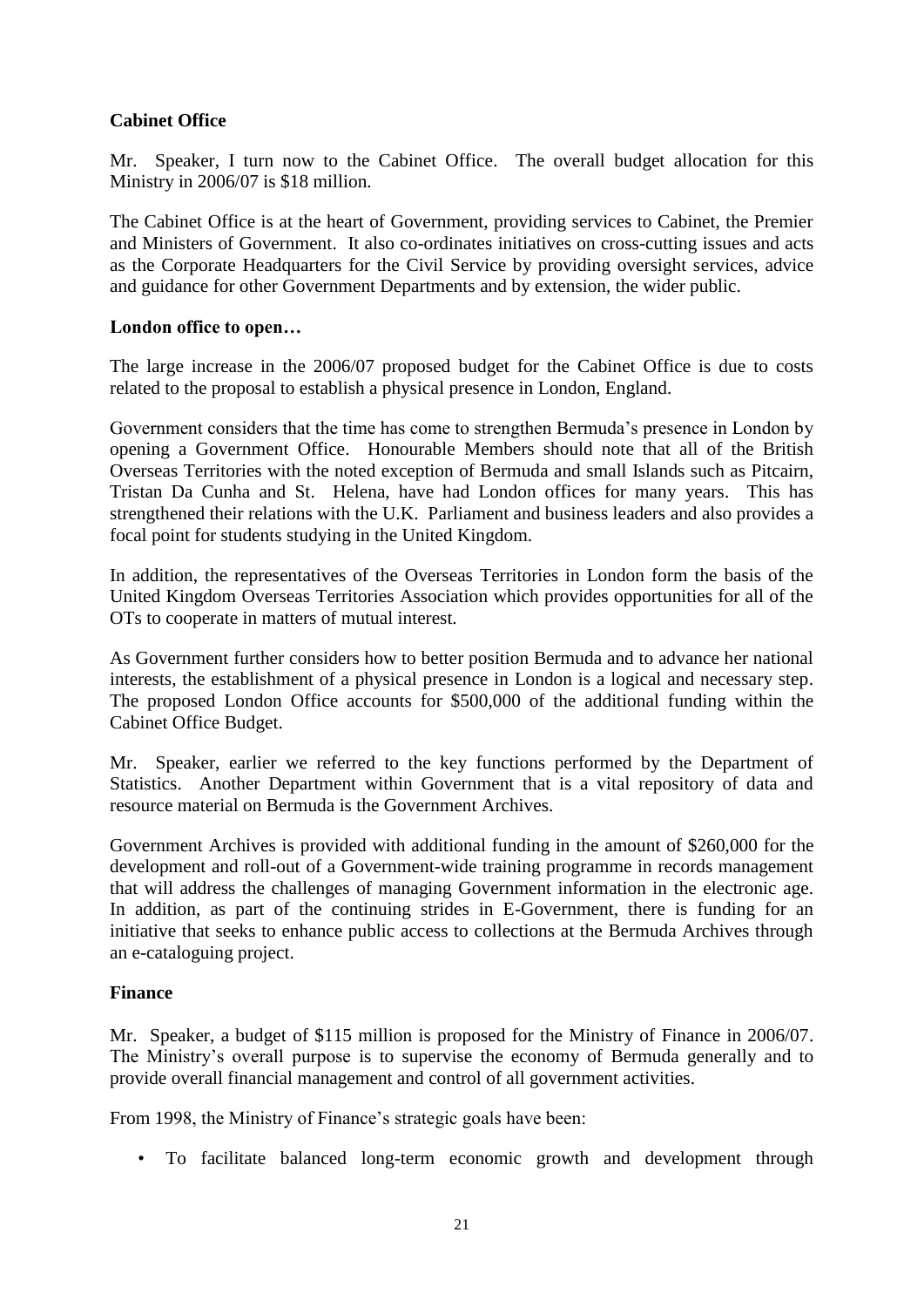disciplined macro-economic management.

- To safeguard Bermuda's economic interests in the face of challenges and threats in the global economy.
- To abide by fair and equitable fiscal rules in tax matters.
- To assure accountability in the expenditure of public funds.

To encourage innovation and re- engineering of business systems and procedures in Government to improve efficiency and service delivery. Competition in the global economy is intensifying and therefore the strategic goal of safeguarding Bermuda's economic interests is a high policy priority for the Ministry of Finance. Bermuda is highly regarded as an international financial centre and in particular we are now seen as 'the World's Risk Capital' with \$80 billion to \$100 billion of investment in the Bermuda market.

Rival insurance centres such as Lloyd's have taken note and some may say also that they have taken aim at Bermuda.

# **Promoting and protecting our national interest…**

As part of the policy response to the markedly less congenial environment, the Ministry of Finance will take a more direct marketing role in the business development of Bermuda as a financial services jurisdiction. The Ministry will go out in the marketplace to achieve this and will strengthen its strategic partnerships with stakeholders through deeper networking and the collection and assessment of market intelligence. An additional allocation of \$1 million is provided to Ministry of Finance Headquarters to support this heightened level of service and activity.

Our commitment to dialogue is not limited to international fora, but also extends to the local domestic arena. There is the desire and keenness to ensure that people understand what is within the remit of the Ministry of Finance and the scope of the local policy issues, such as the openness of the economy, the competitive environment and the efforts to expand opportunities.

We anticipate clearer priority setting and the targeted focusing of resources to maximise the benefit to the people of Bermuda. We will continue to anticipate and to respond to the changing global regulatory environment. This is part of governing with foresight and anticipating the future.

The Bermuda International Business Association (BIBA) has fulfilled this important marketing function for Bermuda and has contributed to raising the Island's profile in the global arena of international business. While Government intends to continue supporting BIBA by grant funding, the BIBA grant in 2006/07 has not been substantially increased. The additional funding allocated for this vitally important function has been reserved for the Ministry of Finance to play a pivotal role in marketing Bermuda as an international financial centre, cognizant of Bermuda's national interest.

On the domestic front, the Ministry of Finance will team with the Bermuda Small Business Development Corporation and the banking community to stimulate enterprise in business and the roll-out of the 'Economic Empowerment Zones' in North Hamilton. The grant to the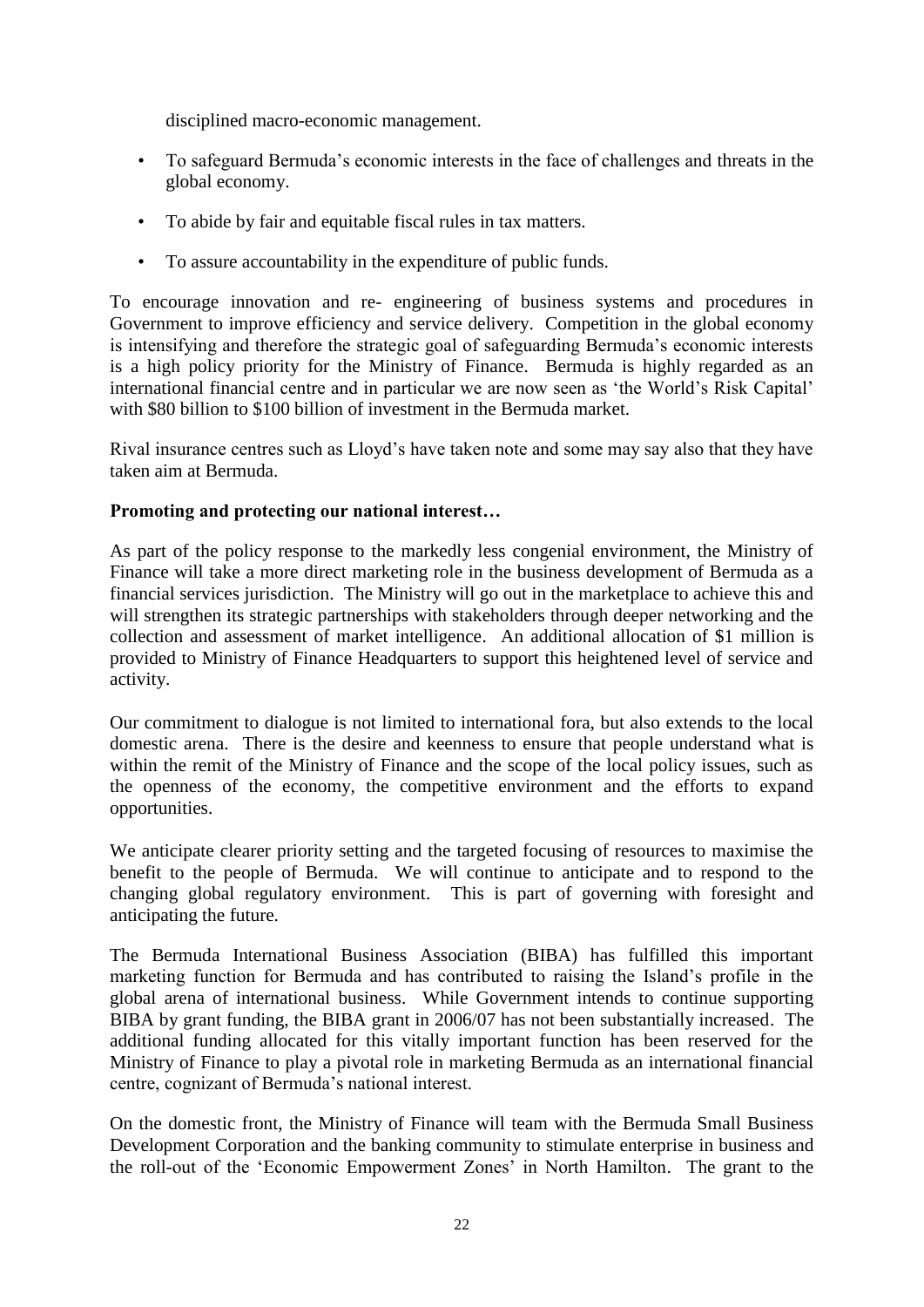Bermuda Small Business Development Corporation has been doubled to \$1.5 million to support the inter-related initiatives in this strategy.

As a Government, we are committed to providing high quality, accessible and responsive services to our public.

The Ministry of Finance will also implement more rigorous accountability mechanisms and measures to improve the control and deployment of Government funds to agreed policy priorities and to help assess the quality of programme outputs and outcomes. Value for money will be the overarching rule.

Mr. Speaker, the Ministry of Finance proposes to appropriate a sum of \$2 million as a contribution to the Health Insurance Plan's prescription drug benefit for senior citizens. The annual \$1,000 free prescription drug benefit available to each senior in HIP will be raised by 15 per cent to \$1,150 per year with effect from April 1, 2006. The contribution of \$2 million from general revenues protects the seniors enrolled in HIP from a premium increase of \$30 per month, which, otherwise would have been required to pay for the prescription drug benefit.

Mr. Speaker, in a related matter, Government will transfer \$2 million from the General Reserve Fund to replenish the accumulated cash balance of the Health Insurance Fund, which has absorbed the cost of the prescription drug benefit since June 2003. The accumulated cash balance was used to finance the prescription drug benefit, while the claims experience of the initial years was documented.

This \$2 million was earmarked originally for transfer to the Contributory Pension Fund to help finance the extraordinary pension increase of 9 per cent in August 2004. However, following a review of the financial position of the Pension Fund in August 2005, which included taking actuarial advice, the Ministry of Finance determined that the Pension Fund was not in need of the \$2 million injection.

# **Tourism and Transport**

The second pillar of Bermuda's economy is tourism and the quality and array of services that Bermuda is able to offer our leisure and business visitors. This is key for the long term sustainability of our tourism sector. The Ministry of Tourism and Transport's total budget for 2006/07 is \$111 million.

Mr. Speaker, in addition to the disparate factors such as improved airlift and infrastructure, it is the people that make the difference. You may be aware that within the Ministry of Tourism and Transport, the Department of Tourism has undergone a major restructuring over the course of the last year or so. The resultant structure and organisation is more efficient and more responsive.

The Department now is positioned to deliver greater numbers of visitors to Bermuda.

Accordingly, a budget of \$40.2 million is proposed for the Department of Tourism in 2006/07, including an injection of \$2.5 million in new money. This will allow the Department to raise the intensity of its effect in the development of new geographic markets in Europe and South America and in positioning Bermuda as a year-round destination.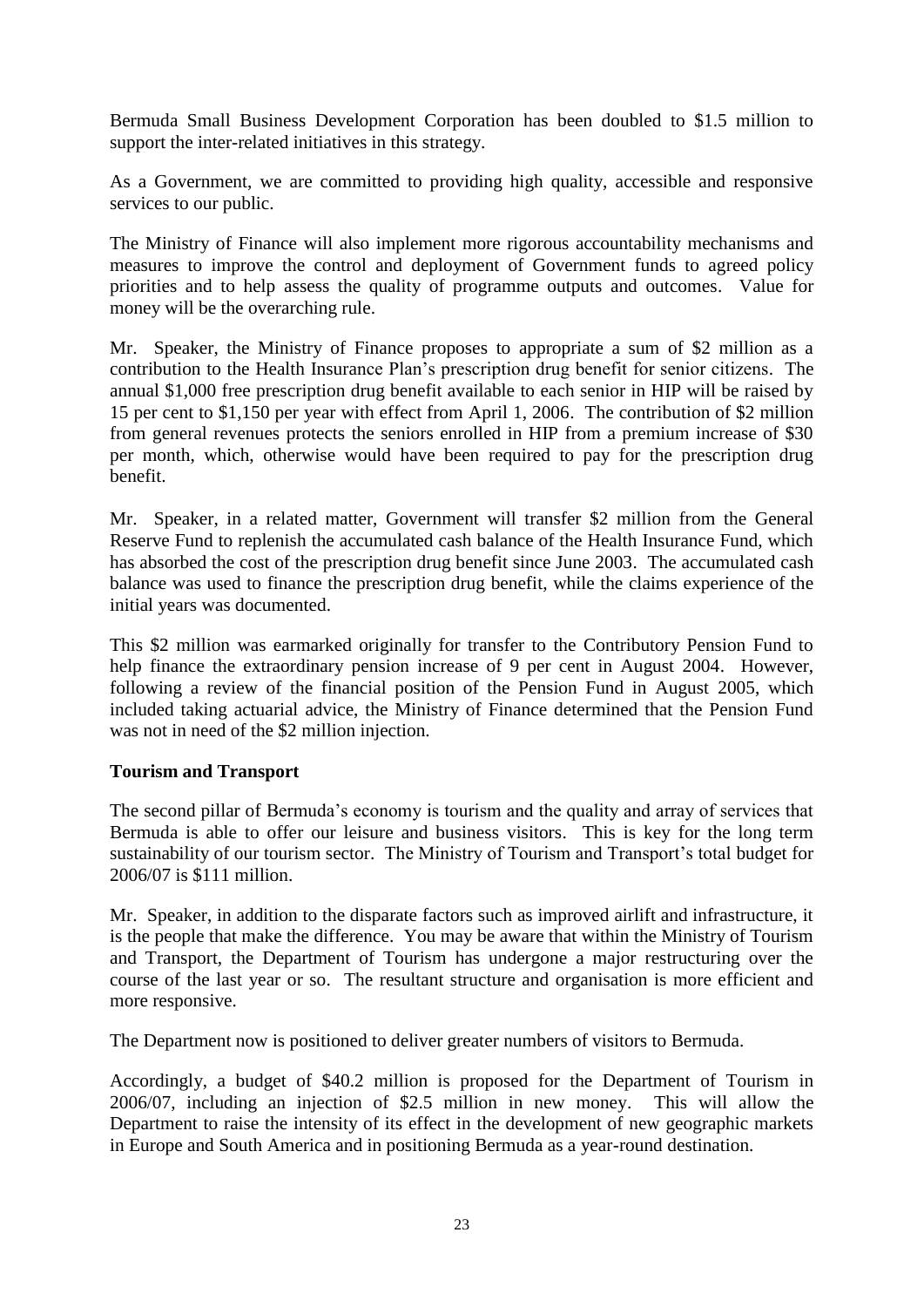# **Tourism on the move…**

The vital and strategic work to decrease airfares will also be sustained as lower airfares are one of the keys to success in the hospitality industry world-wide. The recent announcement in respect of the introduction of JetBlue to the Bermuda route is just one such example of Government's drive to expand the range of offerings to Bermuda's travelling public – residents and visitors alike.

Another key to success is diversification of Bermuda's tourism product. In this regard, and as part of its contribution to the Social Agenda, the Department of Tourism is a leading partner in a joint initiative to invest in and develop an area of Court Street into Bermuda's 'French Quarter' thereby economically empowering Bermudians and providing a novel product offering for our visitors.

Bermuda's tourism product is also to be enhanced by the introduction of a limousine service. During this Budget Session, the Minister of Tourism and Transport will bring an amendment to the Motor Car Act 1951 to add a category for a Limousine Service.

Introducing a formal Limousine category will provide luxury transportation services to meet the needs of both visitors and locals. The vehicles in this category would have the same dimensions as taxis, be well appointed and only black in colour. An informal survey of the local hospitality industry revealed a high level of support for this proposal.

#### **Public safety a high policy priority…**

#### **Labour, Home Affairs and Public Safety**

Mr. Speaker, public safety is a high policy priority and is therefore a key strand of the Social Agenda. Since 1998/99, the two successive Progressive Labour Party administrations have increased the funding level in the Public Safety Ministry from \$64 million in 1998/99 to \$96 million in 2005/06. Public safety continues to be a high policy priority. Accordingly Mr. Speaker, Government proposes to increase the budget for the Ministry of Labour, Home Affairs, and Public Safety by 8.5 per cent in 2006/07 to a total of \$104 million.

Over the period of our tenure as Government manning levels have been increased, communications systems improved through investment in new technology, and the Police Service has increased its public service levels.

Partly as a result of Government's commitment to public safety, Bermuda is a safe country in which to live with relatively low levels of violent and property crime.

Notwithstanding the relative comfort of this social condition, the issues of drugs and drugrelated crime present a public safety challenge. Research conducted by the Bermuda Police Service has documented the link between criminal activity and drug dependency. There has been a budgetary allocation for an additional resource at the Assistant Police Commissioner level dedicated to addressing issues related to the scourge of illicit drugs.

Government's policy response is not only to maintain the level of support given to police functions, but also to enhance the rehabilitation services delivered to offenders while they are in our correctional facilities. One of the Ministry's core objectives is to return offenders to the community as law-abiding, contributing, self-supporting citizens who are unlikely to re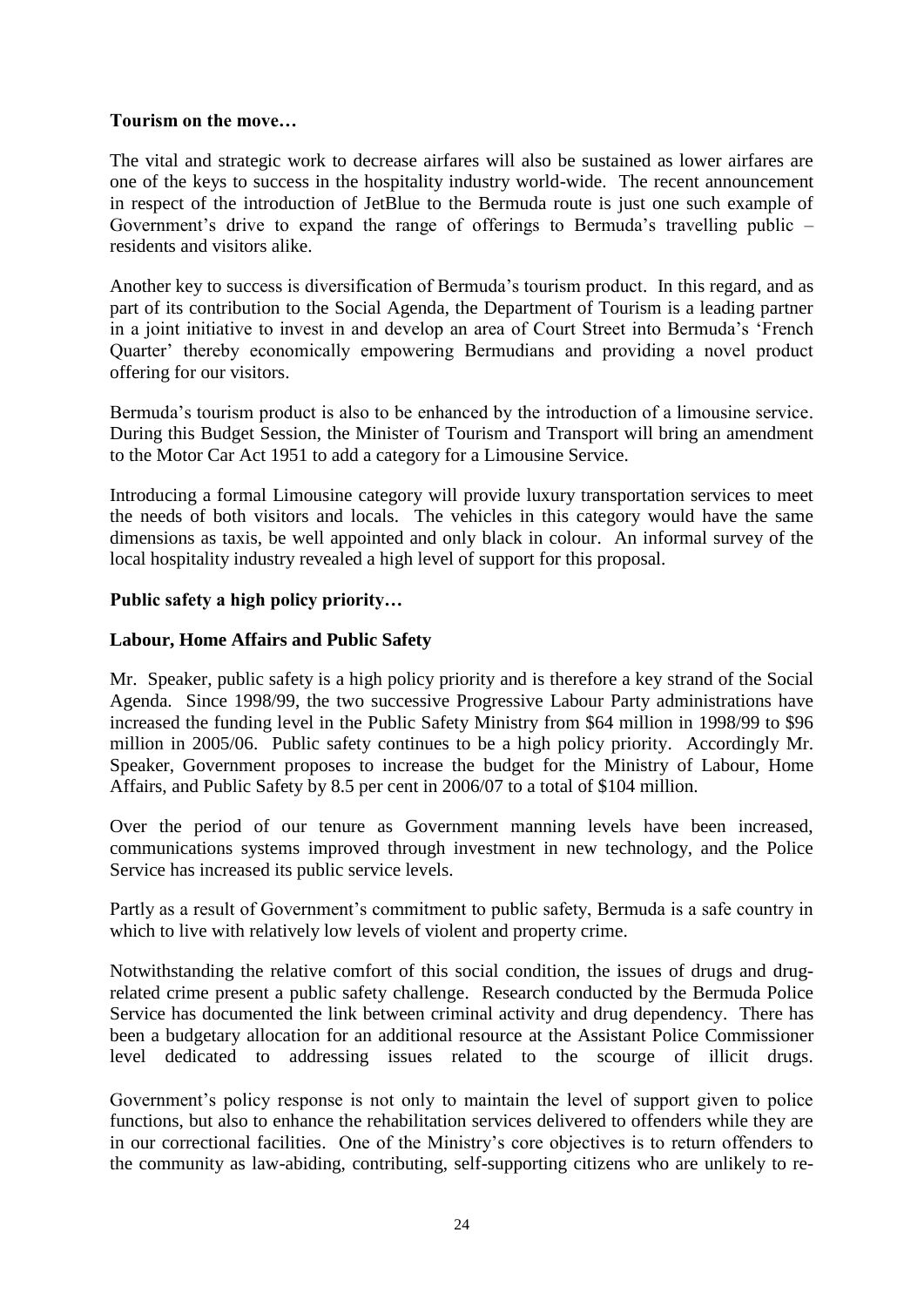offend. Therefore an allocation of nearly \$3 million is provided in the Ministry's overall budget for various programmes for inmates. These programmes include education, counseling and therapeutic regimens to assist the inmates in the rehabilitation process.

### **National Drug Control**

The Ministry of National Drug Control is provided with a budget of \$4 million in 2006/07. This Ministry will work very closely with those agencies that deal with drug treatment and drug prevention programmes. There is a National Steering Committee that will provide support to this new Ministry that has a mandate to be pro-active in its outlook and outreach.

#### **Telecommunications and E-Commerce**

The Ministry of Telecommunications and E-Commerce is to be provided with an operational budget of \$11 million in 2006/07. One of the Ministry's high priority tasks in 2006/07 is to improve Government's IT Infrastructure through upgrades to network bandwidth to 100 megabytes at ten sites that includes Tynes Bay, Marsh Folly Waste Treatment, Child Development Centre and the Customs Yacht Reporting Centre. A sum of \$317,000 has been earmarked for this work.

#### **E-Government expands…**

A further sum of \$270,000 has been budgeted to expand the Government network to ten sites including all of the Health Clinics, Orange Valley, Opportunity Workshop, Brangman Home, and the Happy Valley Day Care Centre. This is consistent with the E-Government initiative that is designed to facilitate easier access by the public in its interactions with Government through improved communications linkages.

The E-Government initiative also facilitates on-line enquiries and on-line bookings such as the recently announced inter-active website at the Transport Control Department. Another example is the payment of taxes such as land tax and payroll tax. Greater efficiency and more options for payment should help to minimise the amount of receivables to the Consolidated Fund.

#### **Justice**

A budget in the amount of \$22 million is proposed for the Ministry of Justice in 2006/07. Part of the increase in the resource allocation is to cover additional training programmes aimed at preparing Bermudian lawyers for leadership roles in the Justice System. In addition, an amount of \$300,000 has been earmarked for additional Court space for Magistrates Court.

# **Capital Expenditure 2006/07**

Mr. Speaker, as I stated earlier the capital component of the National Budget for 2006/07 is \$126 million. Of this amount, \$95 million, or 75 per cent, is for the continuation or the completion of existing projects that are already underway.

In 2006/07, the emphasis will be on completing capital works that have delivery dates in this financial year. New projects have not been added to the plan unless there was more than a reasonable chance of starting the project in 2006/07. The spending profile for included projects has also be refined to reflect the value of work that was reasonably expected to be put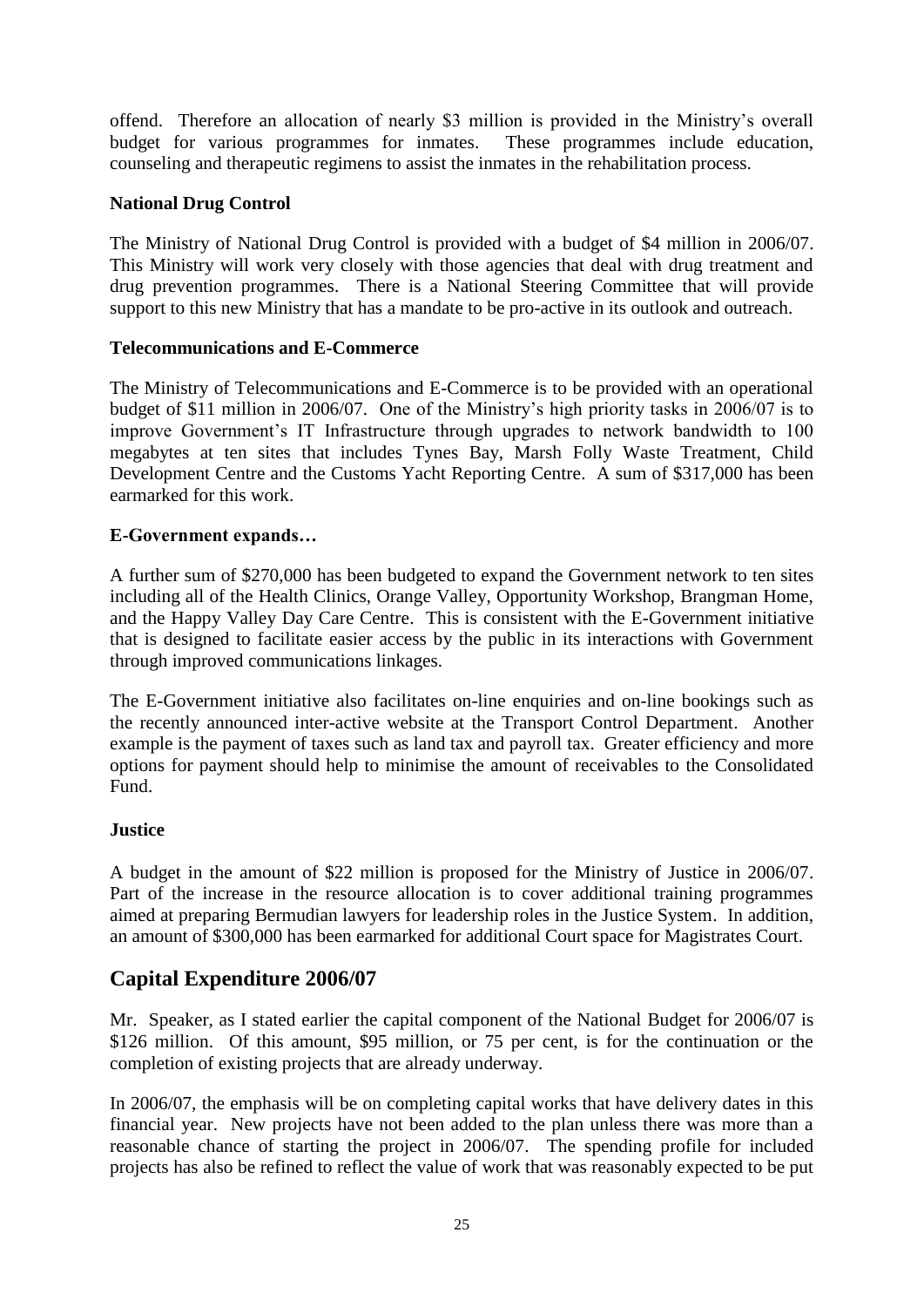in place during the year. As a result, the value of projects in the Capital Expenditure Plan for 2006/07 was reduced from an initial sum of \$180 million to \$126 million.

As a Government our aim has been to operate within parameters that are shaped by our desire to be efficient, transparent, fair, and responsible and to promoteeconomic stability. The thinking is that we will promote capital investment, while also working to ensure the sustainability of public finances in the long term. In the medium term we are working to ensure sound public finances and that spending and taxation impact fairly within generations.

### **First things first…**

To this end it should be noted that Government has curtailed all but the necessary number of capital projects. This is due to the recognition that we do not wish to unduly overheat the economy nor to adversely impact the labour market, especially in the construction industry given the consequent spillover effect on other aspects of our infrastructure. The phasing in of capital projects over a period of several years is realistic, reasonable and responsible.

Government will have growing fiscal obligations over the course of the next several decades. Also one recognises that there are a number of challenges that are visible on the horizon and that have the potential to threaten our economic and physical well-being. Accordingly, in looking at public expenditure you will note that not every want is going to be met. Not every desire is going to be fulfilled now.

Mr. Speaker, we recognise that as incomes rise so do expectations. Accordingly, we have sought to provide needed improvements in the quality of life for the people of Bermuda, in the provision of more affordable housing, seniors' homes, other enhancement of benefits for our seniors, the necessary renovations and building of our schools, the further development of our tourism and financial services products, our public transportation infrastructure, our local industries and the business environment.

We have sought to provide, not just for the required physical infrastructure, but also for the social infrastructure. Our fiscal policy is geared to underpin Government's public spending framework and is designed to facilitate proper long term national planning. This should serve Bermuda well. We have done this and sought not to put too heavy a tax burden or too heavy a debt burden on the people of Bermuda in the National Budget 2006/07.

The major projects that will be completed in 2006/07 include the Second Senior School, the new seniors' facility in St. George's, the foreshore protection work in Castle Harbour, runway grooving at the Bermuda International Airport and the fire safety upgrade to the Air Terminal Building. Work on the new Hamilton Police Station and Courts is due to begin in May 2006.

Of the \$32 million in new projects, two-thirds of that allocation or \$20 million is for housing. In addition, a \$1 million capital grant to the proposed Sandys Secondary Middle School Community Centre is included in the new funding in 2006/07.

Other projects in the plan for the first time include renovations to Fort St. Catherine and Fort Scaur. Planned renovations for Fort George and St. David's Battery have been scheduled for the following year in 2007/08. As noted earlier, \$500,000 is earmarked for work on shoreside facilities at Marginal Wharf in support of the local fishing industry. An amount of \$350,000 is set aside in 2006/07 to begin remedial work on the Pembroke Canal to reduce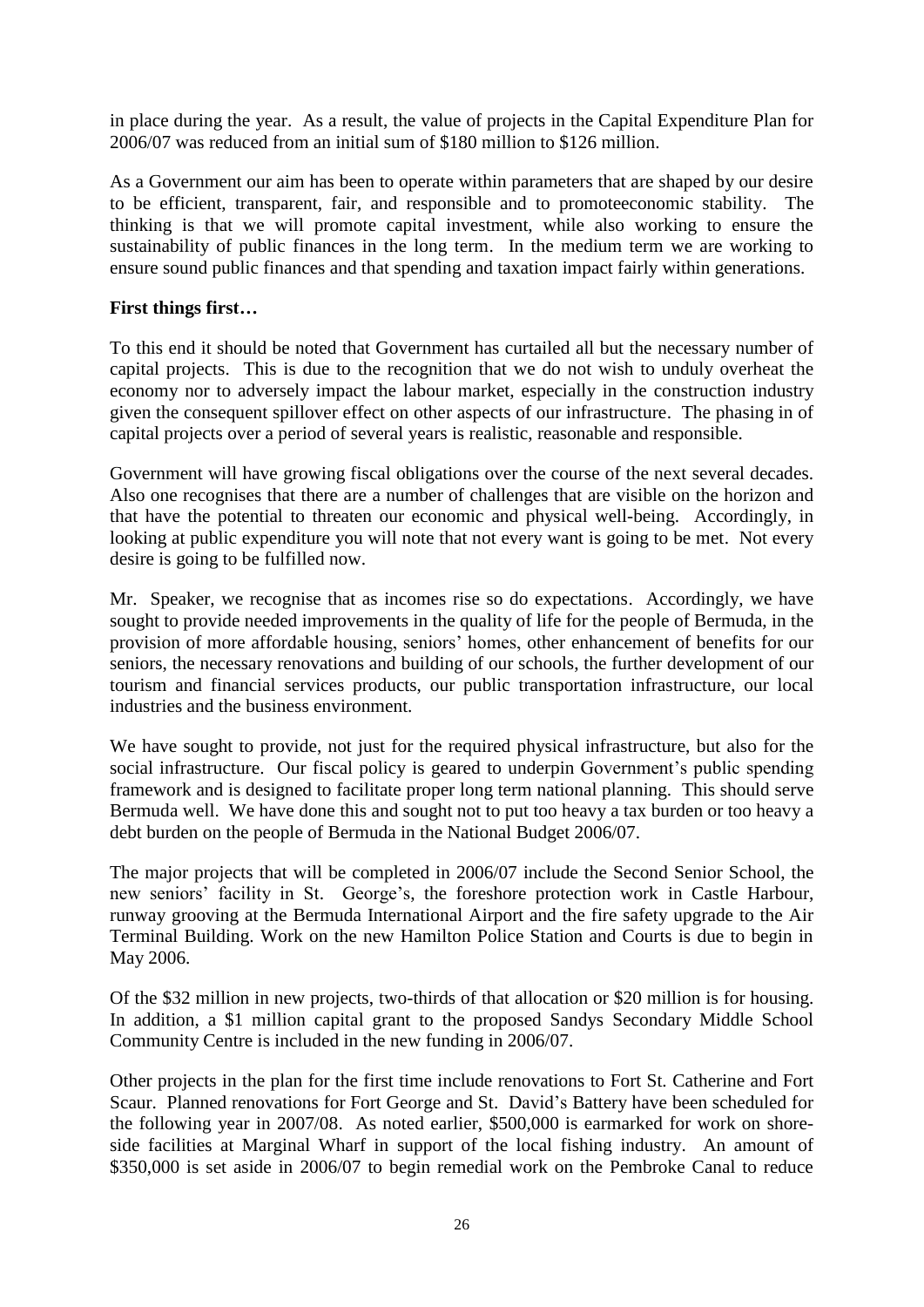flooding during heavy rainfall. A capital grant in the amount of \$300,000 to the Bermuda College is also provided in the 2006/07 capital budget.

Mr. Speaker, the combined total of the current and capital components of the 2006/07 National Budget is \$932 million. With estimated revenue of \$835 million and cash in hand of \$11 million, the projected borrowing requirement in 2006/07 is \$86 million all of which will be used to finance the unfunded elements of the capital budget, namely, the investment in hard assets represented by schools, facilities for seniors, infrastructure work, government buildings and vehicles and equipment.

# **Conclusion**

Mr. Speaker, the 2006/07 National Budget marks another historic point in Bermuda's social development. During the seven year period of sound economic management by the Progressive Labour Party administration, Bermudians have enjoyed increases in income and wealth, home ownership has risen, home improvement projects have been completed, overseas vacation travel has increased, pensions for senior citizens have improved, school facilities have been modernised and businesses have prospered.

We are a small, successful country that has attracted the not-so-friendly attention of some other jurisdictions and traditional centres of economic power. We must be able to respond fully and effectively on all fronts, including the international arena, if we wish to lock in our achievements and aspire to greater levels of economic security and social well-being.

The National Budget 2006/07 is grounded on continuing to build on the firm economic foundation, and in forging a stronger and more positive economic reality for the people of Bermuda. Steadiness brings confidence. Our aim in the National Budget 2006/07 is to usher in an 'Age of Empowerment'. Even more important than economic power is the power of ideas, the power of compassion and the power of hope, coupled with real opportunities on the ground.

Our young people come to us wanting to change the world. It is our job and responsibility to provide them with the necessary tools so that they can make a difference and so that they have the necessary opportunities to be able to excel. In an increasingly knowledge-driven global economy, we wish to ensure that our young people have the opportunity to make the most of their talents and to make a difference in their community. That is our awesome task. We are in the business of turning hopes and dreams into reality. That is the overarching framework of National Budget 2006/07. Our senior citizens have helped to change the world. They have helped to make Bermuda a better place for those who come behind. They have done this by dint of hard work, by stick-to-itiveness and by patience and a commitment to serving their community. We have much to learn from our seniors.

Our institutions want to be able to compete effectively in the world. Globalisation is a fact of life – you cannot escape from it, you cannot hide from it. So it means that our educational, financial and commercial institutions must ensure that they are ready, that they have the tools to compete – the right people, policies and programmes Our job as Government is to create an environment for hope, compassion and opportunities to flourish and for success to materialise for the people and businesses of Bermuda.

This Government is an enabler. We provide the necessary framework of governance, whether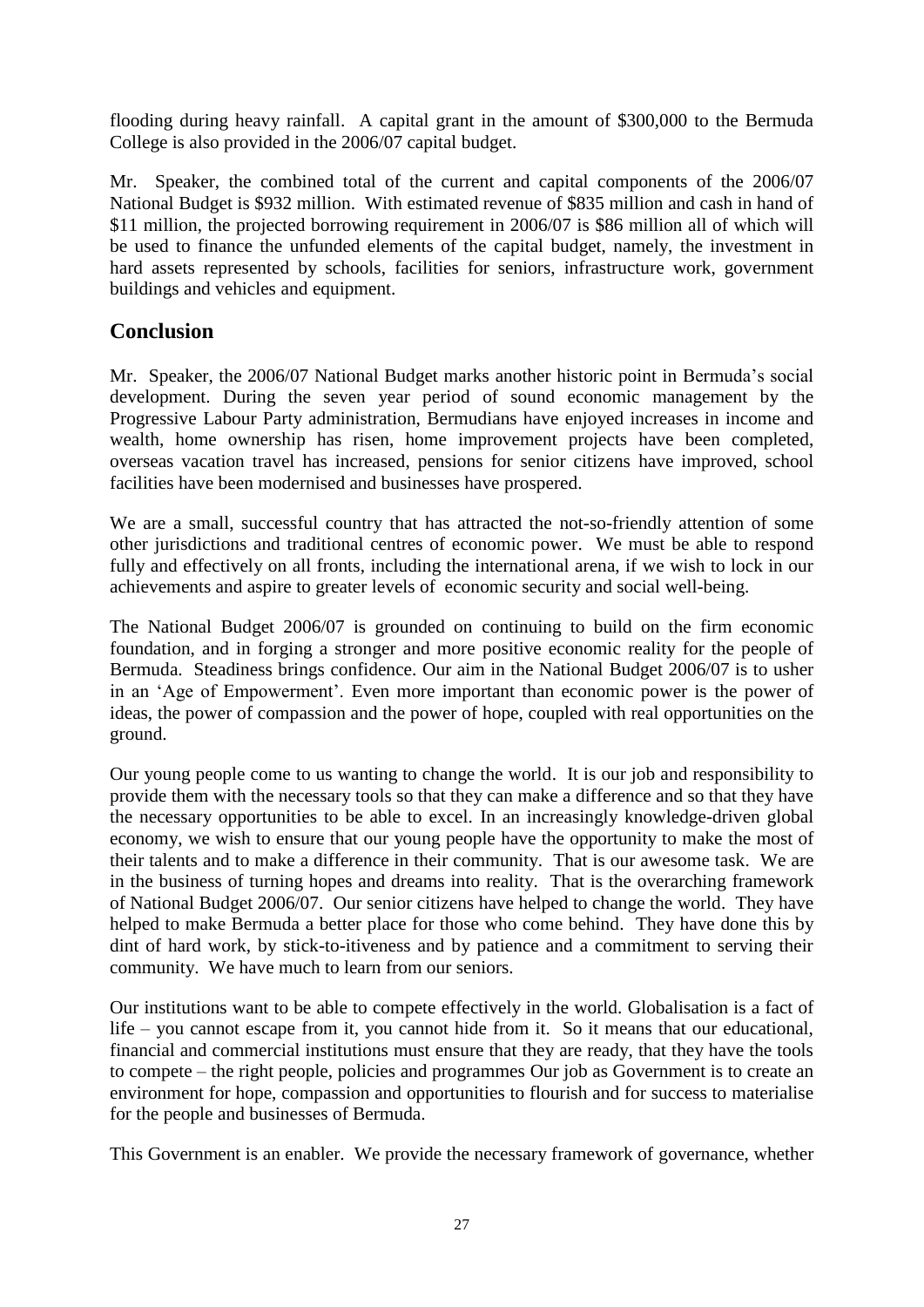by the regulatory and legislative framework, the laws and policies we pass and by making the necessary funding available. The National Budget 2006/07 is the lynchpin – providing the funding to support the key decisions that Government has taken on a number of fronts:

- the investment and commitment to building homes and a raft of affordable housing schemes to provide necessary options for Bermudian families in need, whether on a rental or purchase basis or for emergency shelter;
- the investment in upgrading seniors' rest homes and in providing a Social Agenda security net for persons who need financial assistance and shelter;
- the investment in education our teachers and children and the long term investment in our education infrastructure;
- the investment in the National Work Force Development Programme that will assist and provide increased employment opportunities to Bermudians;
- the investment in and enhanced funding of seniors' HIP prescription drug financing to a prescribed limit;
- the investment in safety, security, law and good order by resourcing necessary initiatives, aimed at enhancing the safety of the people of Bermuda and her visitors and to measures aimed at eradicating the scourge of drugs;
- the investment in tourism marketing and re-branding and Bermuda's onisland tourism product and in efforts directed at significantly increasing air-lift and in diversification of local transport options for the benefit of both the residents of Bermuda and her visitors;
- the investment in our telecommunications infrastructure and efforts to continue to better serve the consumer;
- the investment in addressing our environmental degradation and in promoting environmentally friendly and community-sensitive policies including community renewal projects such as the Community Areas Programme (the 'CAP Programme'); and
- an investment and commitment to enhancing the quality of our community life and to promoting our culture and to funding youth sports development, especially in our two national sports.

All these initiatives and more speak to the PLP Government's commitment to creating a strong platform for economic stability and to continuing to build on a firm economic foundation.

Economic stability provides the platform for building prosperity, achieving social justice and opportunity for all and for maintaining investment in world class public services. Our goal is to make the economy work for the people of Bermuda – consumers and business alike in a way that operates fairly and that benefits our young people and seniors. There are no 'magic bullets' with which to address the challenges in the long run.